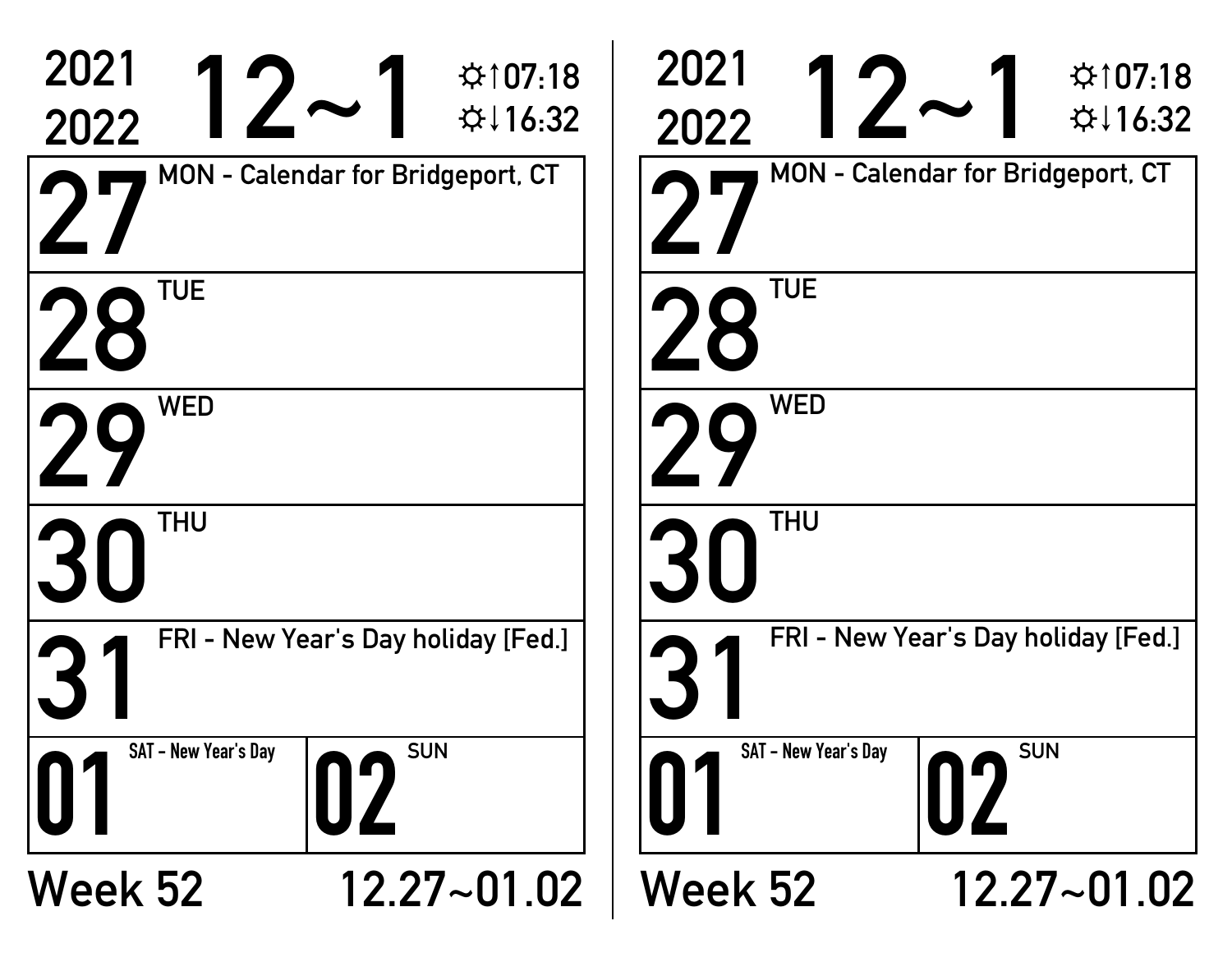| 2022             | ☆107:18<br>☆↓16:38 | 2022                    | $\hat{\varphi}$ 107:18<br>$\uparrow$ 116:38 |
|------------------|--------------------|-------------------------|---------------------------------------------|
| <b>MON</b><br>03 |                    | <b>MON</b><br>03        |                                             |
| <b>TUE</b>       |                    | <b>TUE</b><br><u> /</u> |                                             |
| <b>WED</b><br>05 |                    | <b>WED</b><br>05        |                                             |
| <b>THU</b><br>O  |                    | <b>THU</b>              |                                             |
| <b>FRI</b>       |                    | <b>FRI</b>              |                                             |
| <b>SAT</b><br>08 | <b>SUN</b><br>09   | <b>SAT</b><br>08        | <b>SUN</b><br>09                            |
| <b>Week 01</b>   | $01.03 - 01.09$    | <b>Week 01</b>          | $01.03 - 01.09$                             |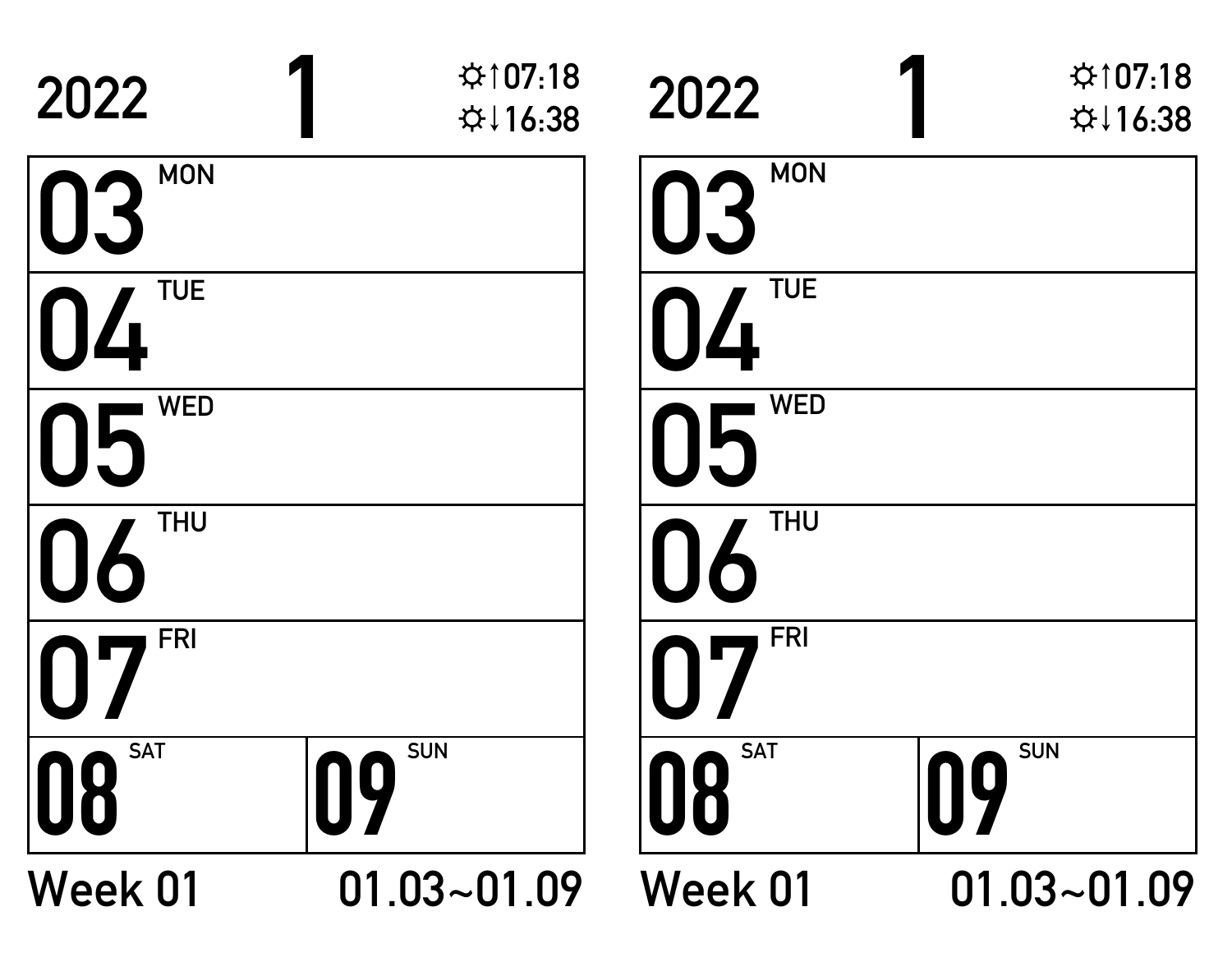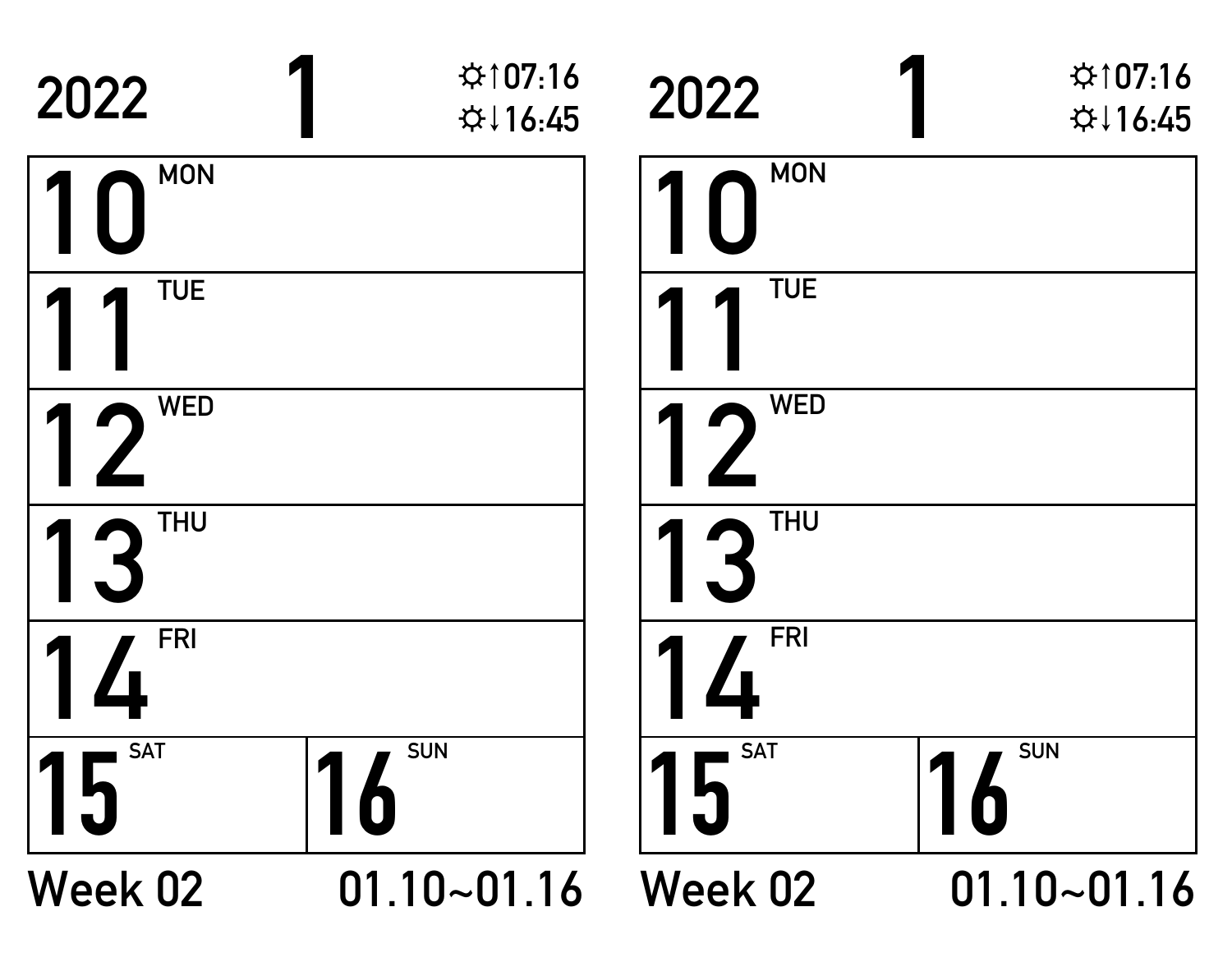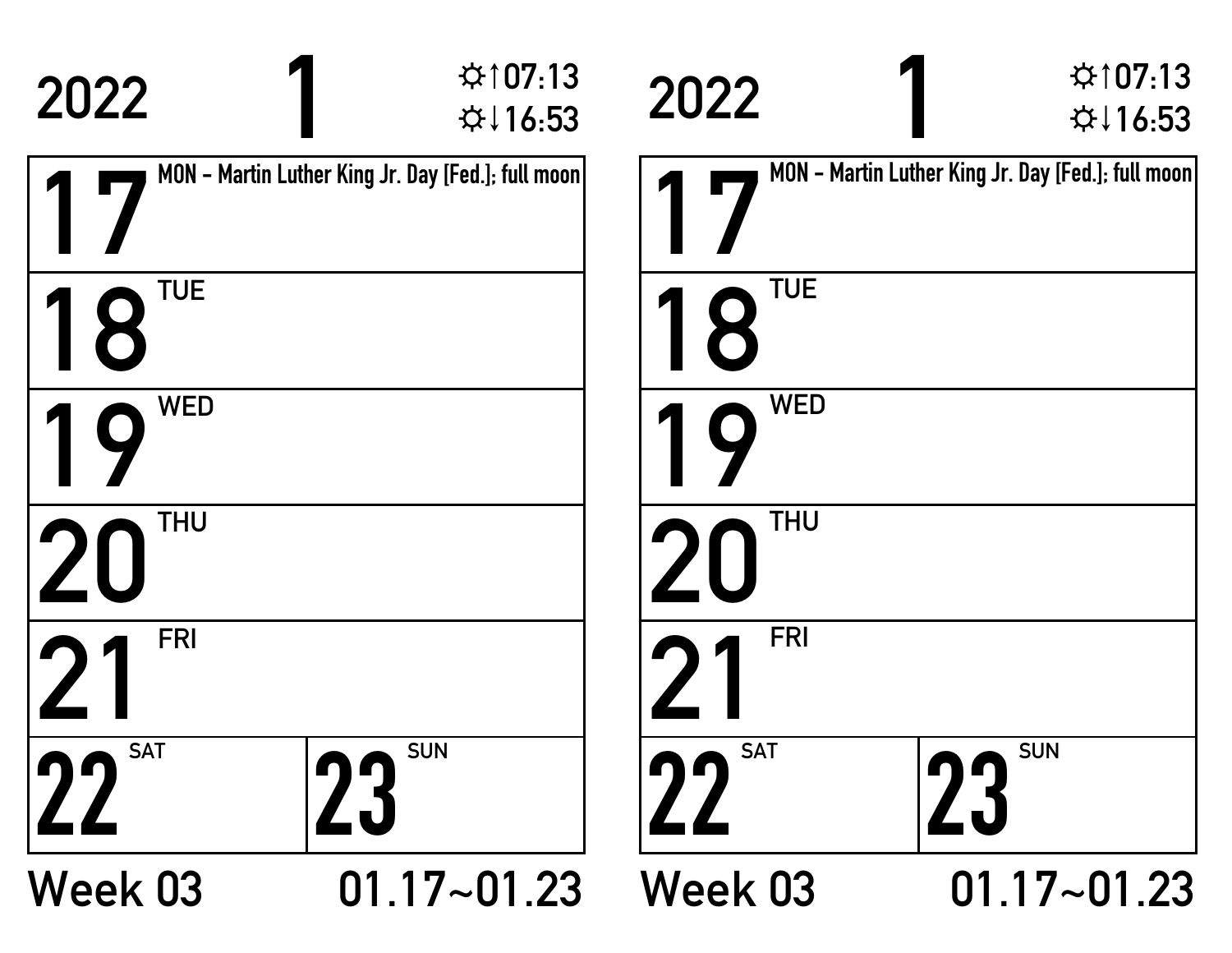| 2022                    | ☆107:08<br>☆↓17:02 | 2022             | $\uparrow$ 107:08<br>$\Leftrightarrow$ 17:02 |
|-------------------------|--------------------|------------------|----------------------------------------------|
| <b>MON</b><br>24        |                    | <b>MON</b><br>24 |                                              |
| <b>TUE</b><br>25        |                    | <b>TUE</b>       |                                              |
| <b>WED</b><br><b>26</b> |                    | <b>WED</b>       |                                              |
| THU                     |                    | <b>THU</b>       |                                              |
| <b>FRI</b>              |                    | <b>FRI</b>       |                                              |
| <b>SAT</b><br>29        | <b>SUN</b><br>30   | <b>SAT</b>       | <b>SUN</b><br>30                             |
| Week 04                 | $01.24 - 01.30$    | Week 04          | $01.24 - 01.30$                              |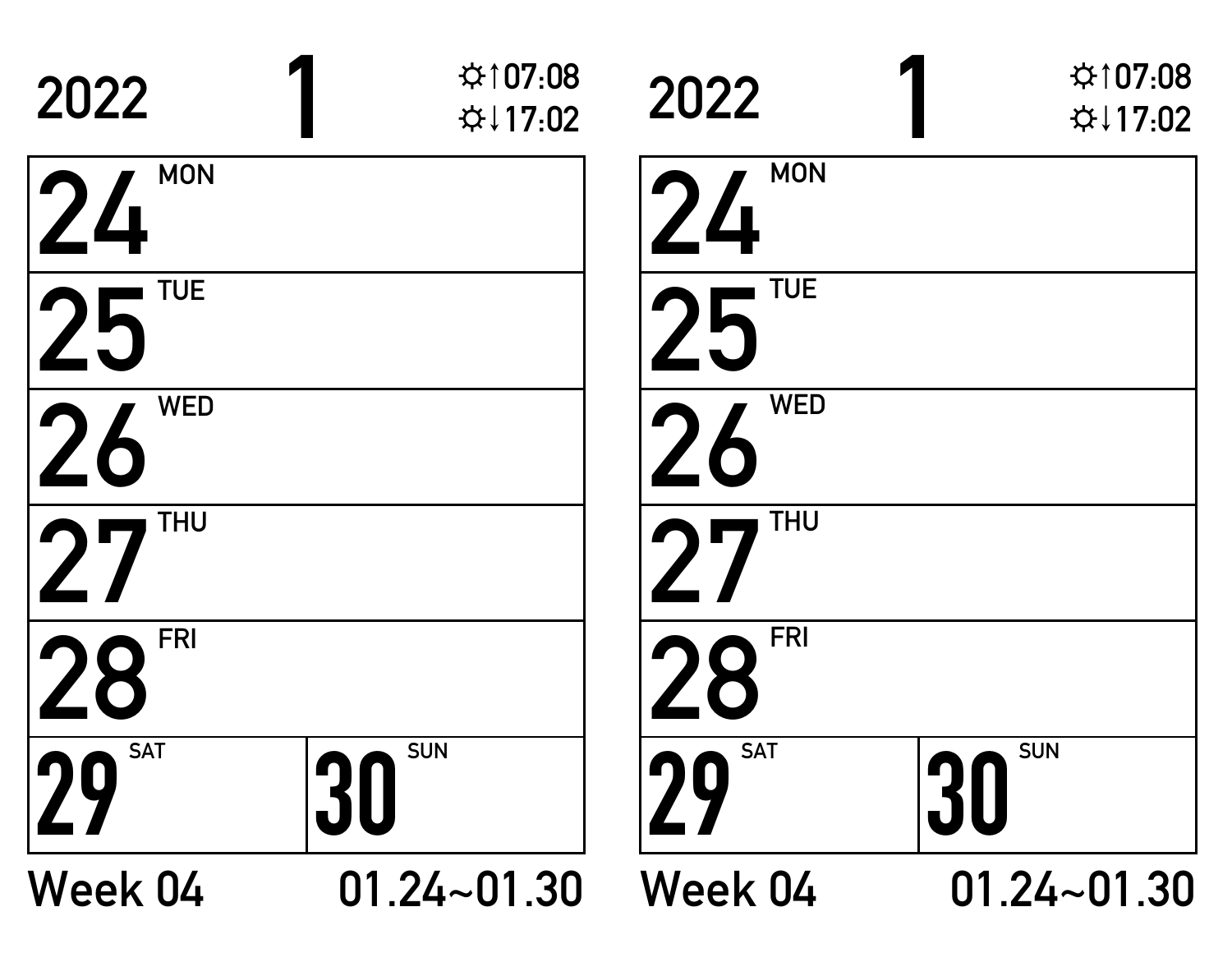| 2022             | $\hat{\varphi}$ 107:01<br>☆↓17:11     | 2022             | ☆107:01<br>$\Leftrightarrow$ 117.11 |
|------------------|---------------------------------------|------------------|-------------------------------------|
| <b>MON</b>       |                                       | <b>MON</b>       |                                     |
|                  | <b>TUE - Chinese New Year (Tiger)</b> |                  | TUE - Chinese New Year (Tiger)      |
| <b>WED</b>       |                                       | <b>WED</b>       |                                     |
| <b>THU</b>       |                                       | <b>THU</b>       |                                     |
| <b>FRI</b>       |                                       | <b>FRI</b>       |                                     |
| <b>SAT</b><br>05 | <b>SUN</b><br>06                      | <b>SAT</b><br>10 | <b>SUN</b><br><b>O6</b>             |
| Week 05          | $01.31 - 02.06$                       | Week 05          | $01.31 - 02.06$                     |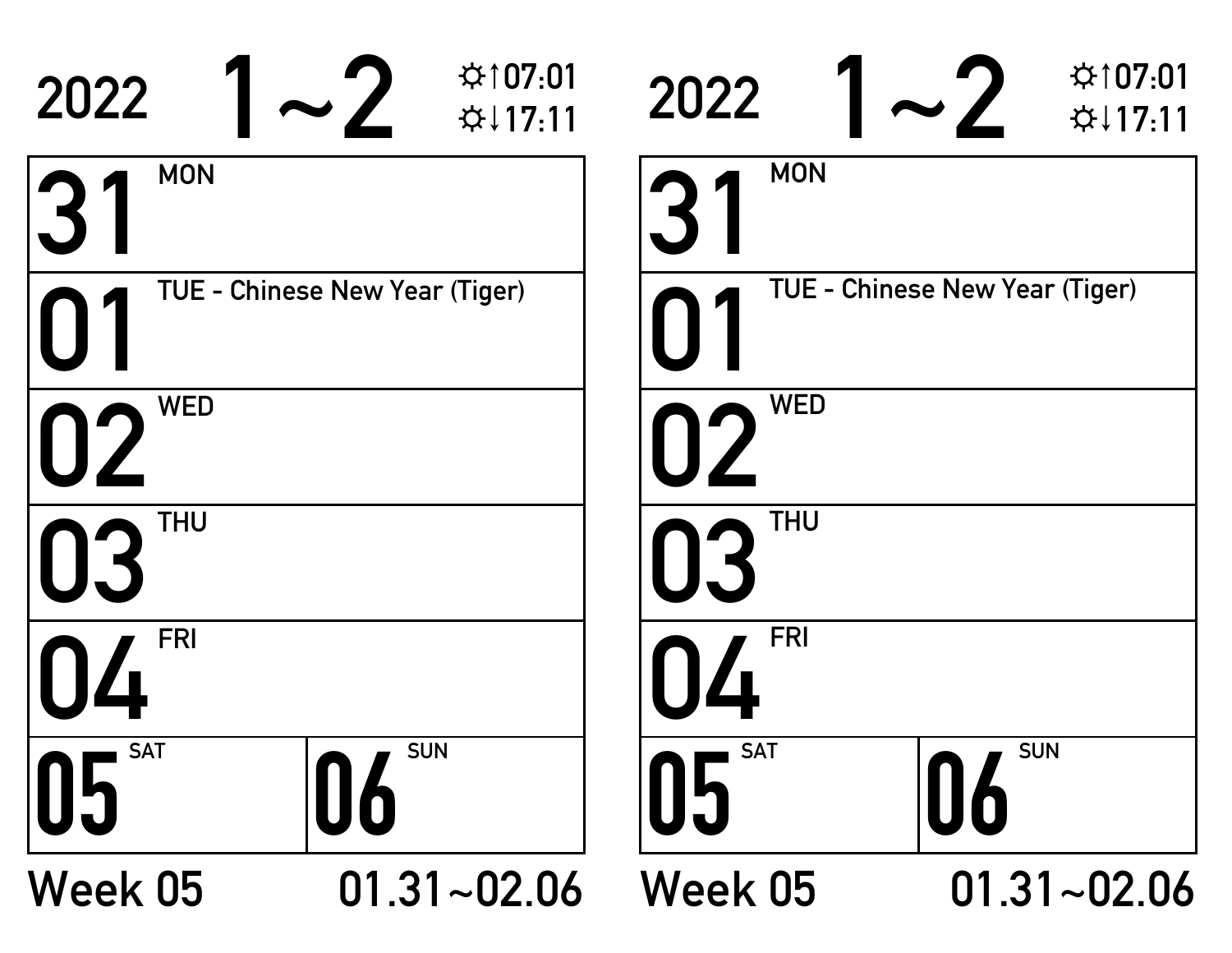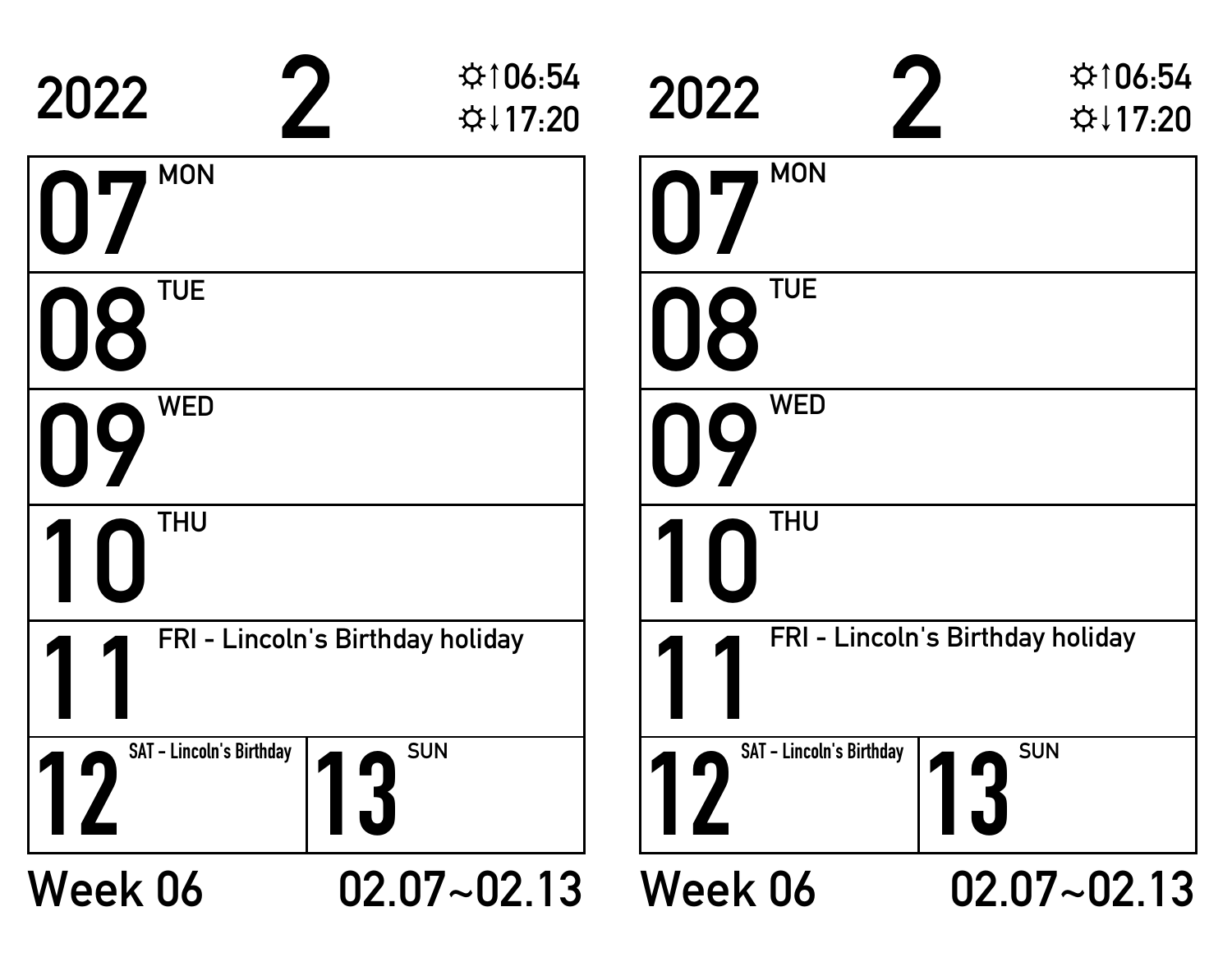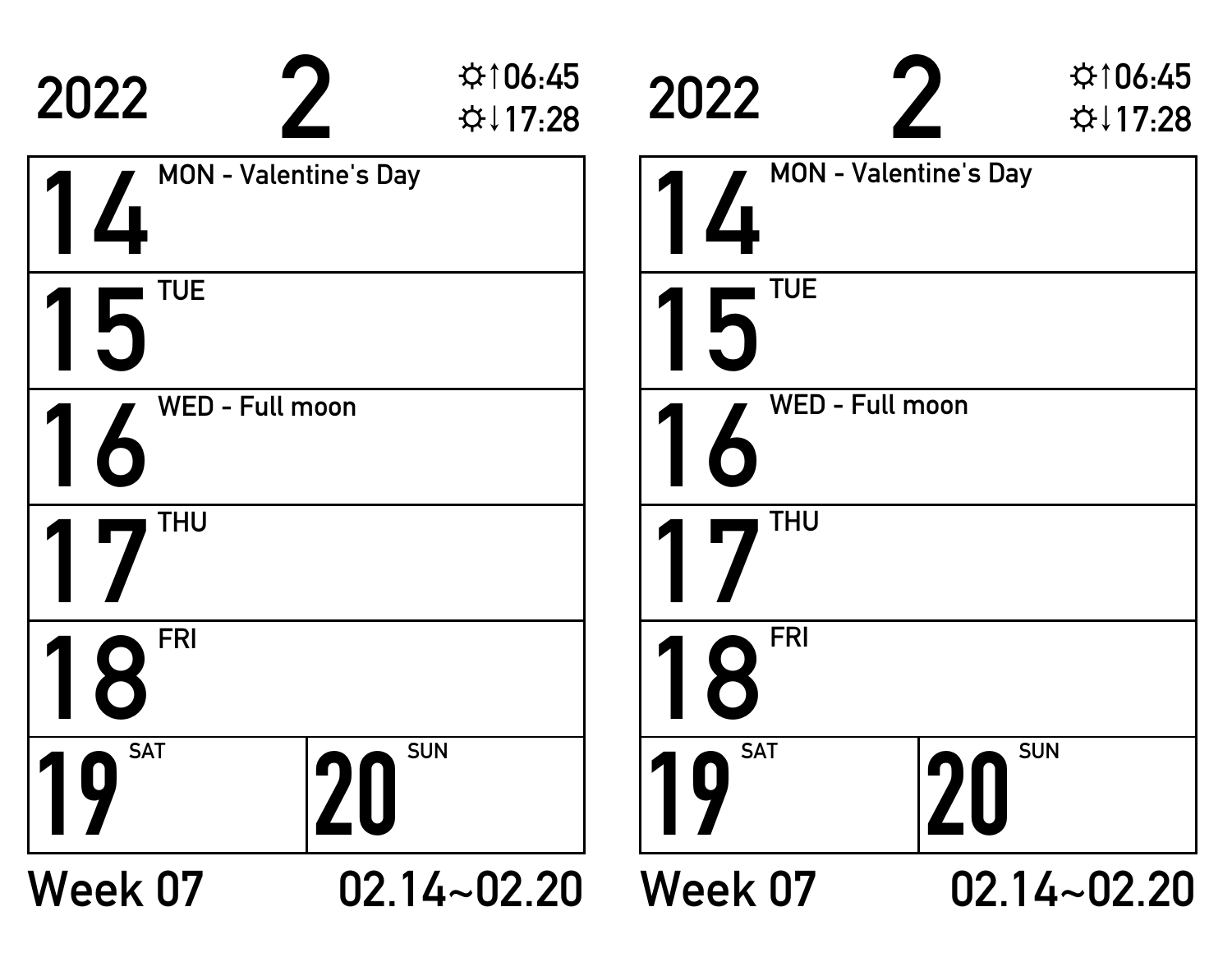| 2022             | $\uparrow$ 106:35<br>☆↓17:37       | 2022                    | $\uparrow$ 106:35<br>$\uparrow$ 17.37 |
|------------------|------------------------------------|-------------------------|---------------------------------------|
|                  | MON - Washington's Birthday [Fed.] |                         | MON - Washington's Birthday [Fed.]    |
| <b>TUE</b>       |                                    | <b>TUE</b>              |                                       |
| <b>WED</b><br>23 |                                    | <b>WED</b>              |                                       |
| <b>THU</b>       |                                    | <b>THU</b>              |                                       |
| <b>FRI</b>       |                                    | <b>FRI</b>              |                                       |
| <b>SAT</b><br>26 | <b>SUN</b><br>ŋΠ                   | <b>SAT</b><br><b>ZO</b> | <b>SUN</b>                            |
| <b>Week 08</b>   | $02.21 - 02.27$                    | <b>Week 08</b>          | $02.21 - 02.27$                       |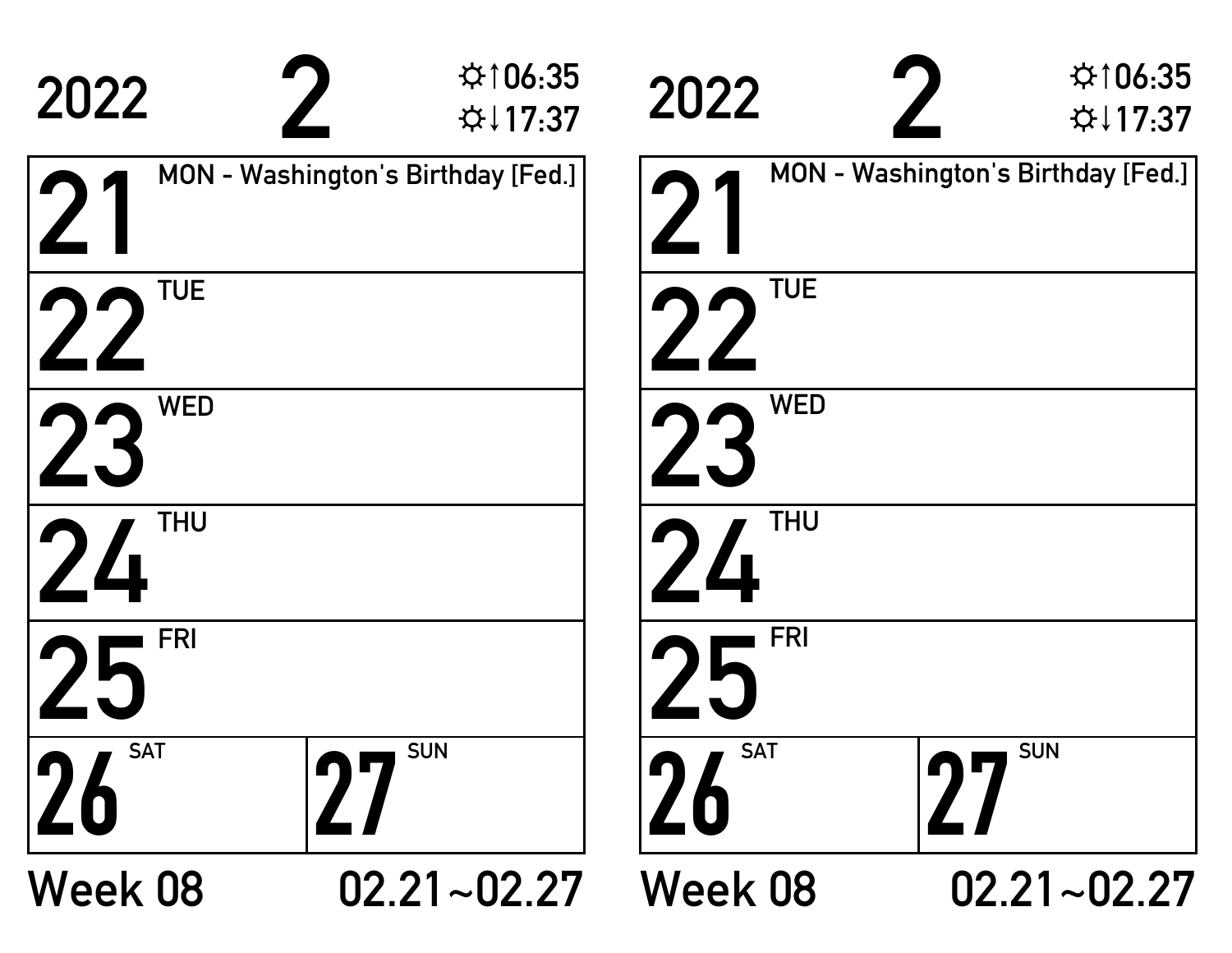| 2022                    | $\uparrow$ 106:24<br>$2\!\sim\!3$<br>$\uparrow$ 17:45 | 2022                       | ☆106:24<br>$2 \sim 3$<br>$\Leftrightarrow$ 17:45 |  |
|-------------------------|-------------------------------------------------------|----------------------------|--------------------------------------------------|--|
| <b>MON</b><br>28        |                                                       | <b>MON</b><br>28           |                                                  |  |
| <b>TUE - Mardi Gras</b> |                                                       | <b>TUE - Mardi Gras</b>    |                                                  |  |
| WED - Ash Wednesday     |                                                       | <b>WED - Ash Wednesday</b> |                                                  |  |
| <b>THU</b><br>03        |                                                       | <b>THU</b><br>03           |                                                  |  |
| <b>FRI</b>              |                                                       | <b>FRI</b>                 |                                                  |  |
| <b>SAT</b><br>05        | <b>SUN</b><br>U6                                      | <b>SAT</b><br><b>U5</b>    | <b>SUN</b><br>0                                  |  |
| Week 09                 | $02.28 - 03.06$                                       | Week 09                    | $02.28 - 03.06$                                  |  |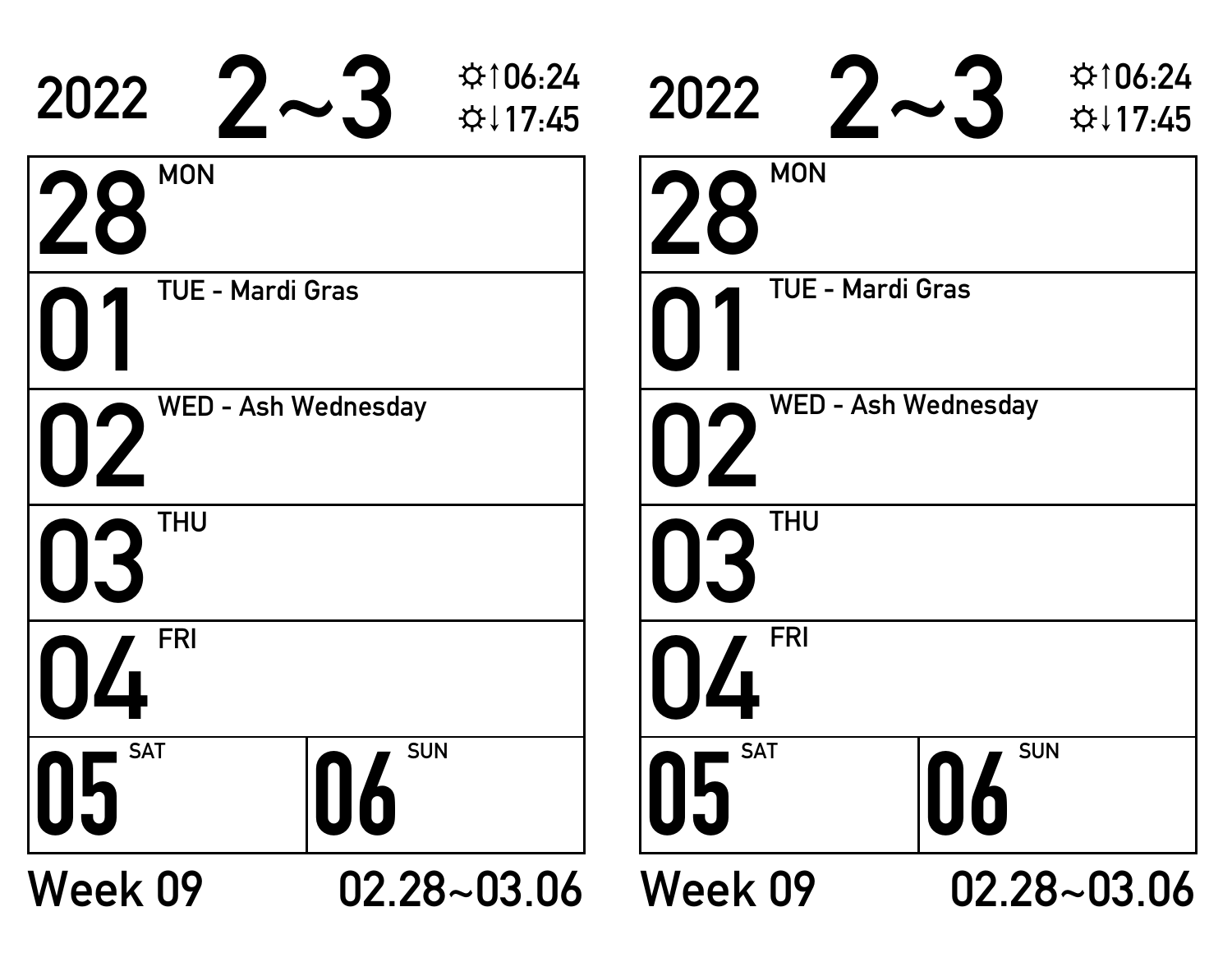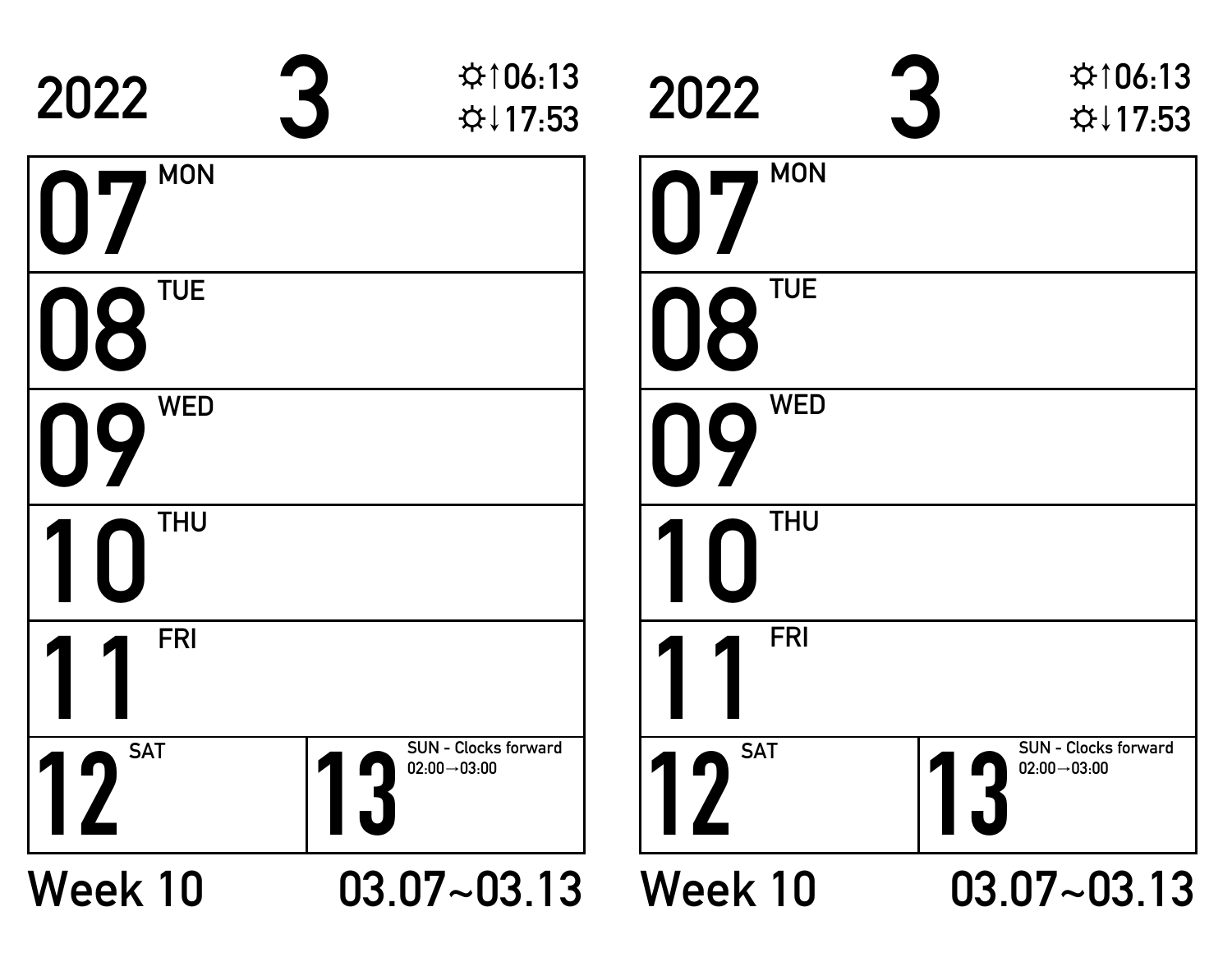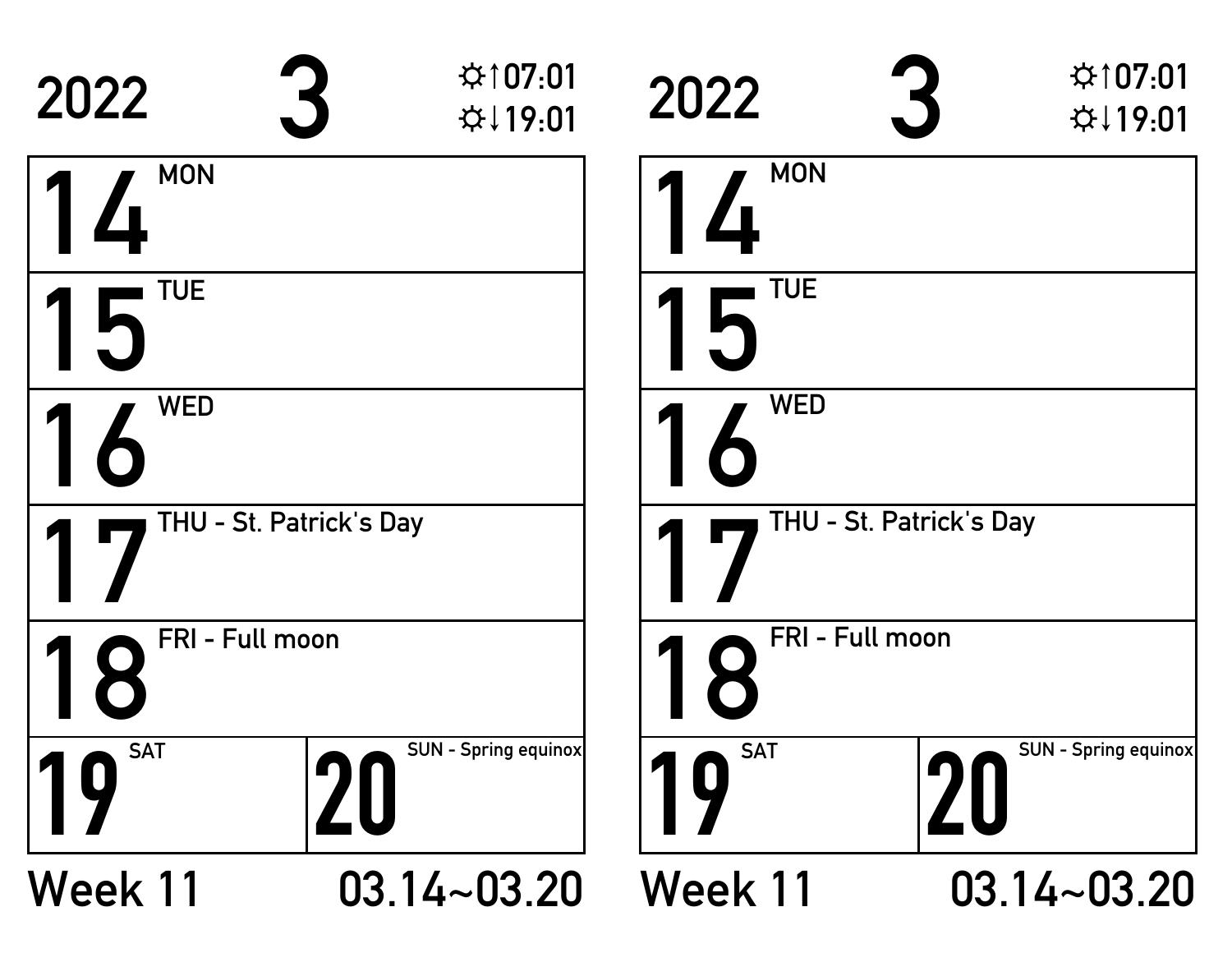| 2022                                  | ☆106:49<br>☆↓19:08 | 2022       | ☆106:49<br>☆↓19:08      |
|---------------------------------------|--------------------|------------|-------------------------|
| <b>MON</b>                            |                    | <b>MON</b> |                         |
| <b>TUE</b>                            |                    | <b>TUE</b> |                         |
| <b>WED</b><br>23                      |                    | <b>WED</b> |                         |
| <b>THU</b><br>$\overline{\mathbf{A}}$ |                    | <b>THU</b> |                         |
| <b>FRI</b>                            |                    | <b>FRI</b> |                         |
| <b>SAT</b><br>26                      | <b>SUN</b>         | <b>SAT</b> | <b>SUN</b><br>$\bullet$ |
| <b>Week 12</b>                        | $03.21 - 03.27$    | Week 12    | $03.21 - 03.27$         |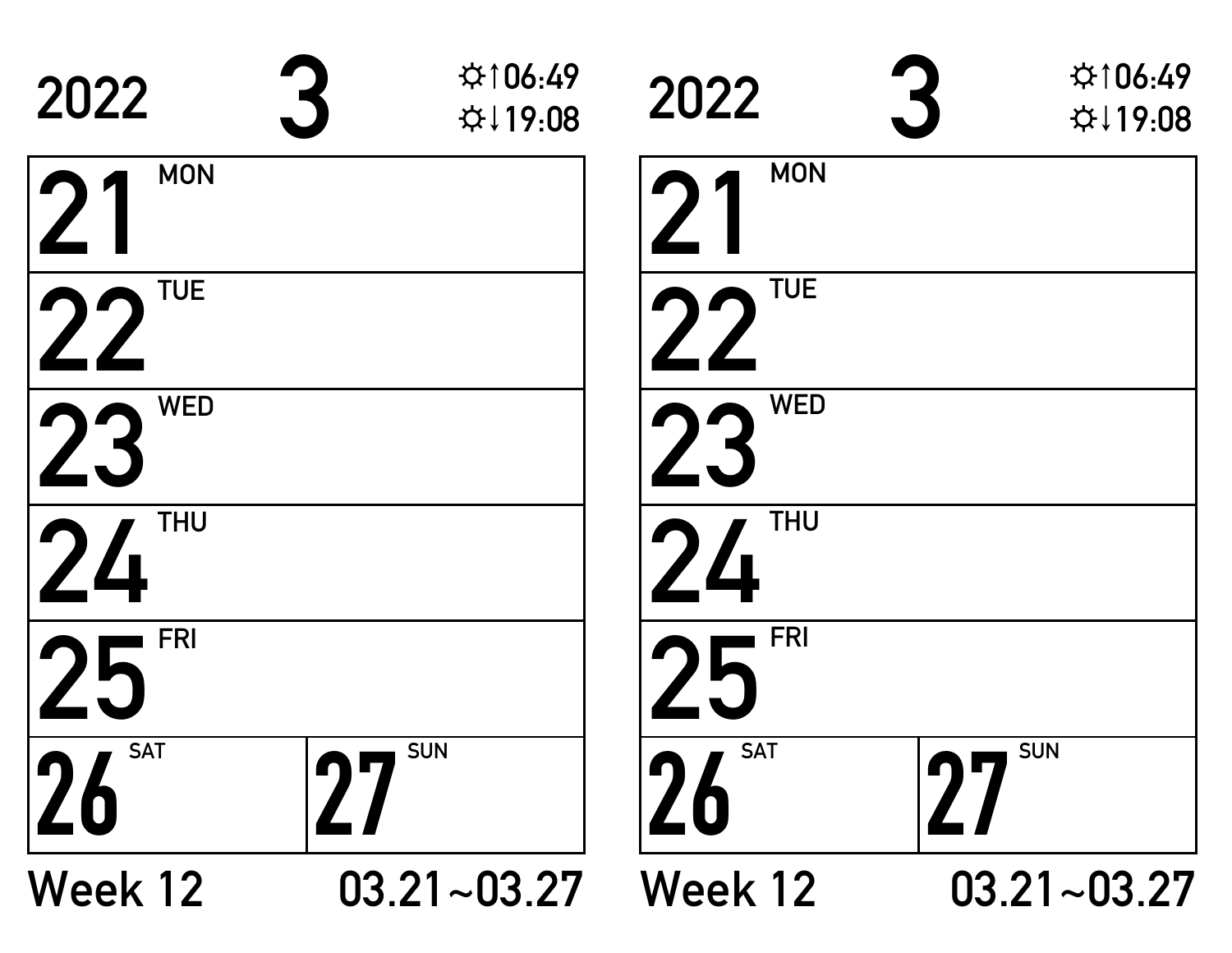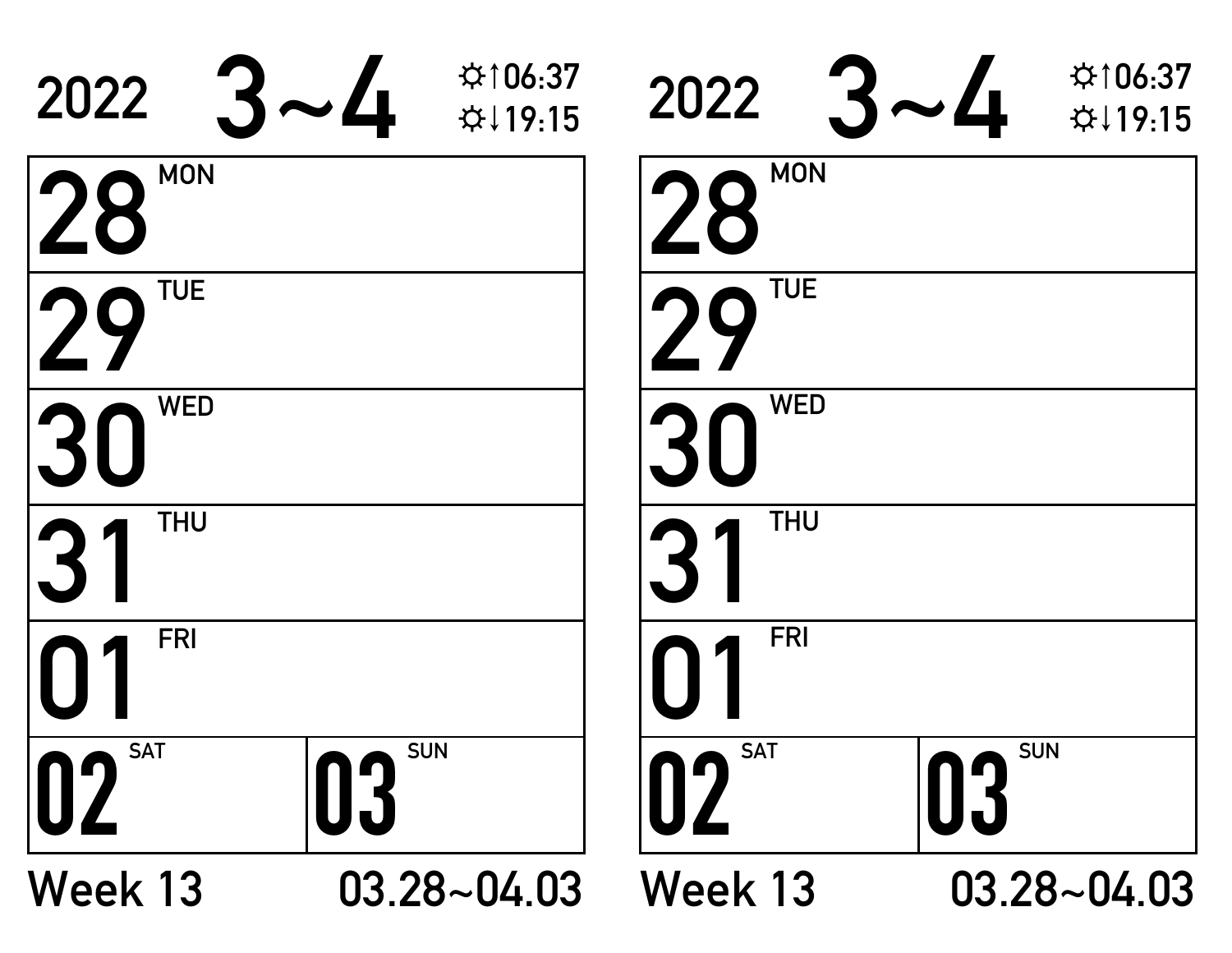| 2022                    | ☆106:26<br>$\overline{\phantom{a}}$<br>☆↓19:23 | 2022             | ☆106:26<br>☆↓19:23 |
|-------------------------|------------------------------------------------|------------------|--------------------|
| <b>MON</b><br>04        |                                                | <b>MON</b><br>04 |                    |
| <b>TUE</b><br>05        |                                                | <b>TUE</b><br>05 |                    |
| <b>WED</b><br>06        |                                                | <b>WED</b>       |                    |
| THU<br>07               |                                                | <b>THU</b>       |                    |
| <b>FRI</b><br><b>N8</b> |                                                | <b>FRI</b><br>8  |                    |
| <b>SAT</b><br>09        | SUN - Palm Sunday                              | <b>SAT</b><br>09 | SUN - Palm Sunday  |
| Week 14                 | $04.04 - 04.10$                                | Week 14          | $04.04 - 04.10$    |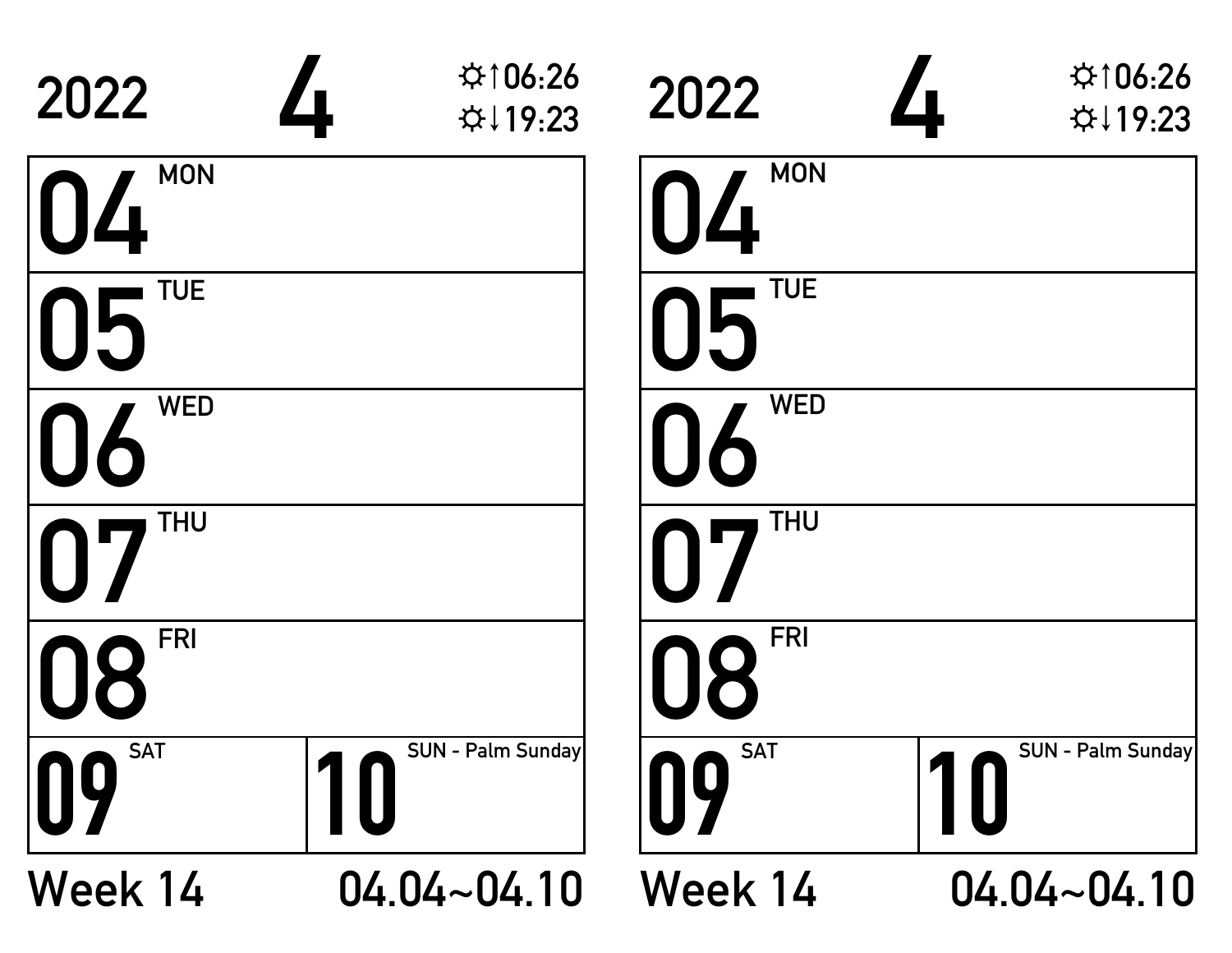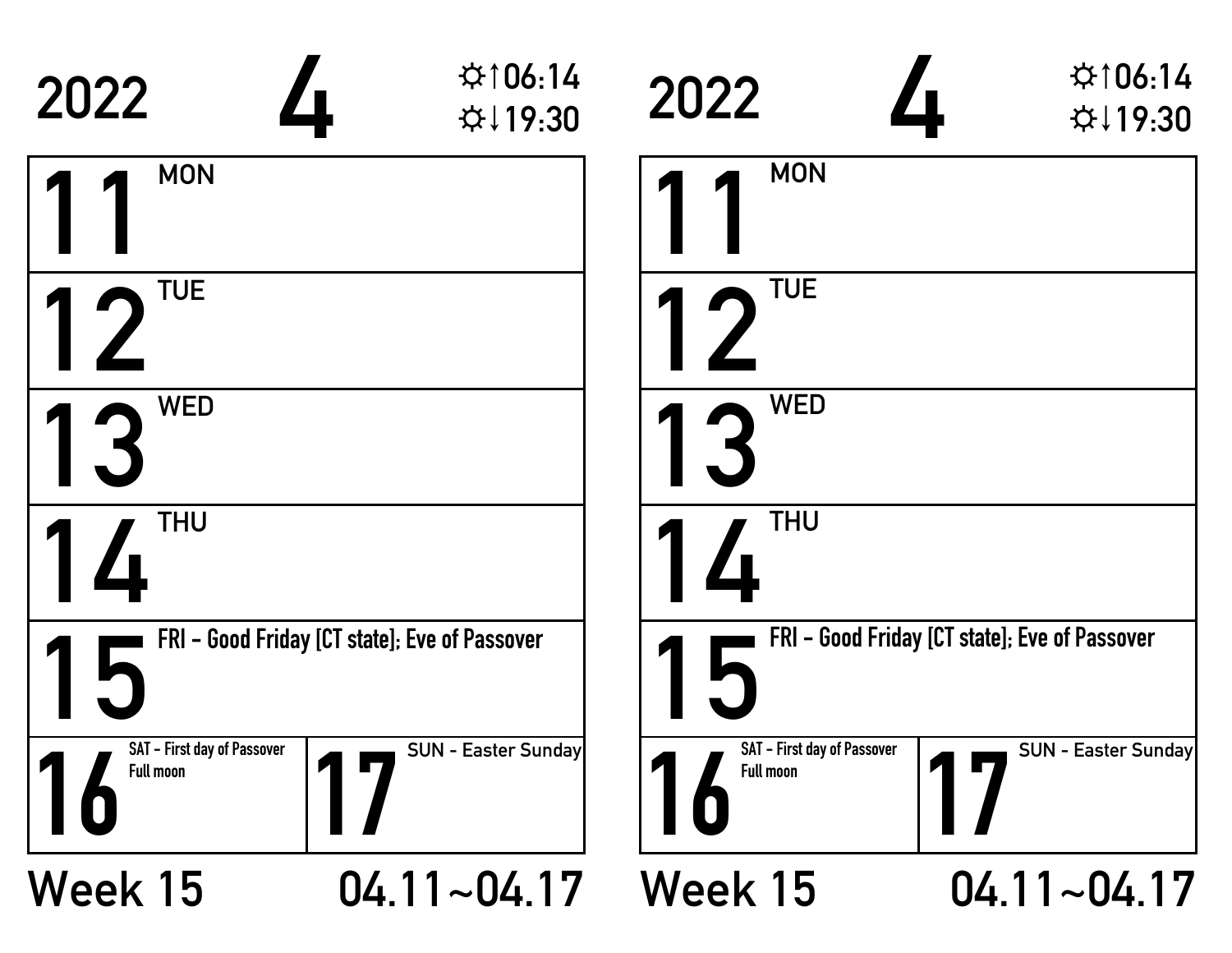| 2022                             | $\uparrow$ 106:04<br>$\overline{\phantom{a}}$<br>☆↓19:38 | 2022                                           | $\uparrow$ 106:04<br>☆↓19:38 |
|----------------------------------|----------------------------------------------------------|------------------------------------------------|------------------------------|
| <b>MON</b><br>0                  |                                                          | <b>MON</b><br>8                                |                              |
| <b>TUE</b><br>$\blacklozenge$    |                                                          | <b>TUE</b>                                     |                              |
| <b>WED</b>                       |                                                          | <b>WED</b>                                     |                              |
| <b>THU</b>                       |                                                          | <b>THU</b>                                     |                              |
| <b>FRI</b>                       |                                                          | <b>FRI</b>                                     |                              |
| SAT - Last day of Passover<br>23 | <b>SUN</b><br>$\blacksquare$<br>4                        | <b>SAT</b> - Last day of Passover<br><b>Z3</b> | <b>SUN</b><br><u>Д</u>       |
| Week 16                          | $04.18 - 04.24$                                          | Week 16                                        | $04.18 - 04.24$              |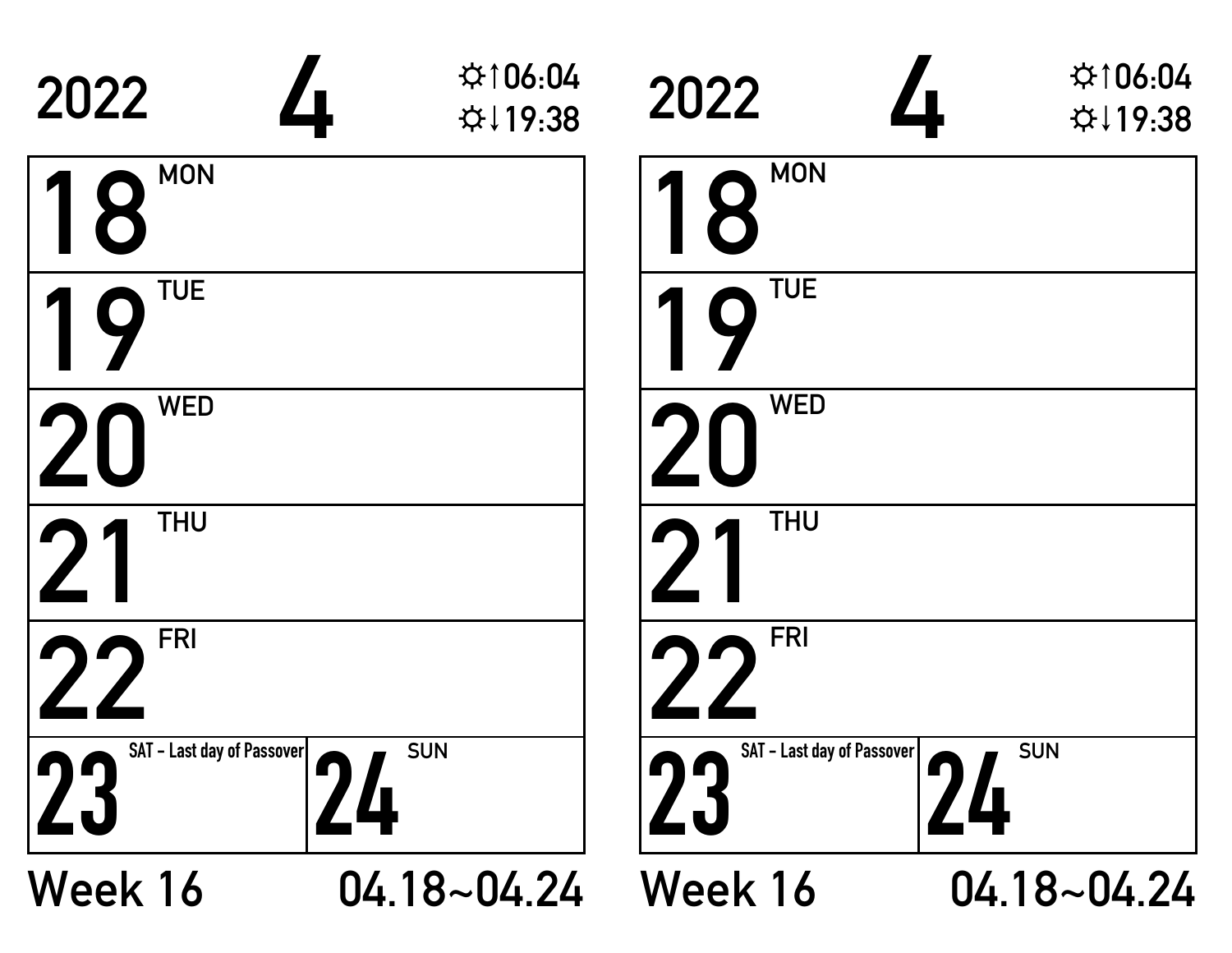| 2022              | $\uparrow$ 105:54<br>$4\mathtt{\sim}5$<br>$\uplus \downarrow$ 19:45 | 2022             | $\uparrow$ 105.54<br>$4\mathtt{\sim}5$<br>$\uparrow$ 19:45 |
|-------------------|---------------------------------------------------------------------|------------------|------------------------------------------------------------|
| <b>MON</b><br>ノト  |                                                                     | <b>MON</b><br>25 |                                                            |
| <b>TUE</b>        |                                                                     | <b>TUE</b>       |                                                            |
| <b>WED</b>        |                                                                     | WED              |                                                            |
| <b>THU</b><br>28  |                                                                     | <b>THU</b><br>28 |                                                            |
| <b>FRI</b>        |                                                                     | <b>FRI</b>       |                                                            |
| <b>SAT</b><br> 30 | <b>SUN</b>                                                          | <b>SAT</b>       | <b>SUN</b>                                                 |
| Week 17           | $04.25 - 05.01$                                                     | Week 17          | $04.25 - 05.01$                                            |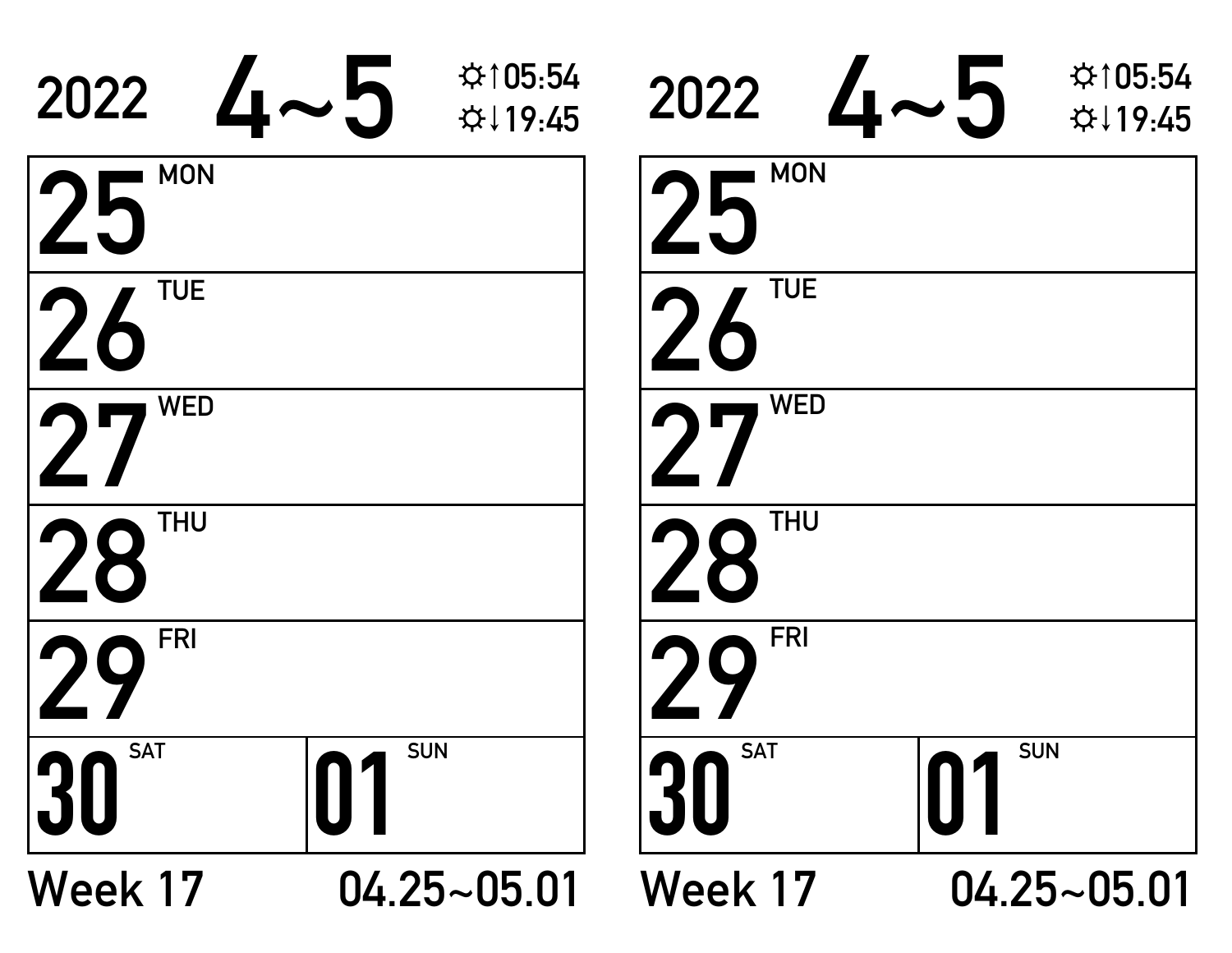| 2022                         | $\uparrow$ 105:45<br>5<br>☆↓19:53 | 2022              | $\uparrow$ 105:45<br>☆↓19:53    |
|------------------------------|-----------------------------------|-------------------|---------------------------------|
| <b>MON</b><br>02             |                                   | <b>MON</b><br>I L |                                 |
| <b>TUE</b><br>0 <sup>3</sup> |                                   | <b>TUE</b>        |                                 |
| <b>WED</b>                   |                                   | <b>WED</b>        |                                 |
| <b>THU</b><br>05             |                                   | <b>THU</b>        |                                 |
| <b>FRI</b>                   |                                   | <b>FRI</b>        |                                 |
| <b>SAT</b>                   | SUN - Mother's Day<br>08          | <b>SAT</b>        | <b>SUN</b> - Mother's Day<br>08 |
| Week 18                      | $05.02 - 05.08$                   | Week 18           | $05.02 - 05.08$                 |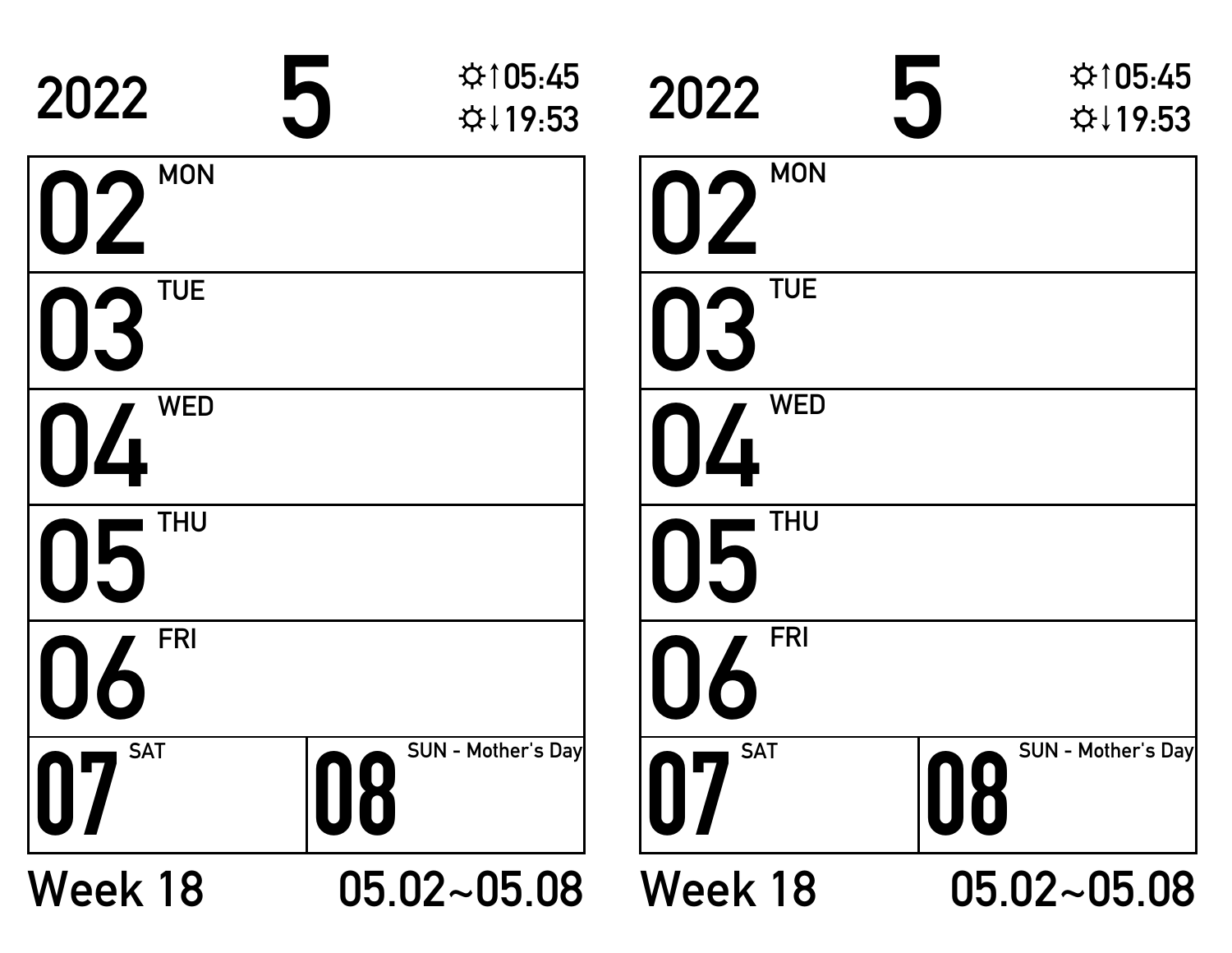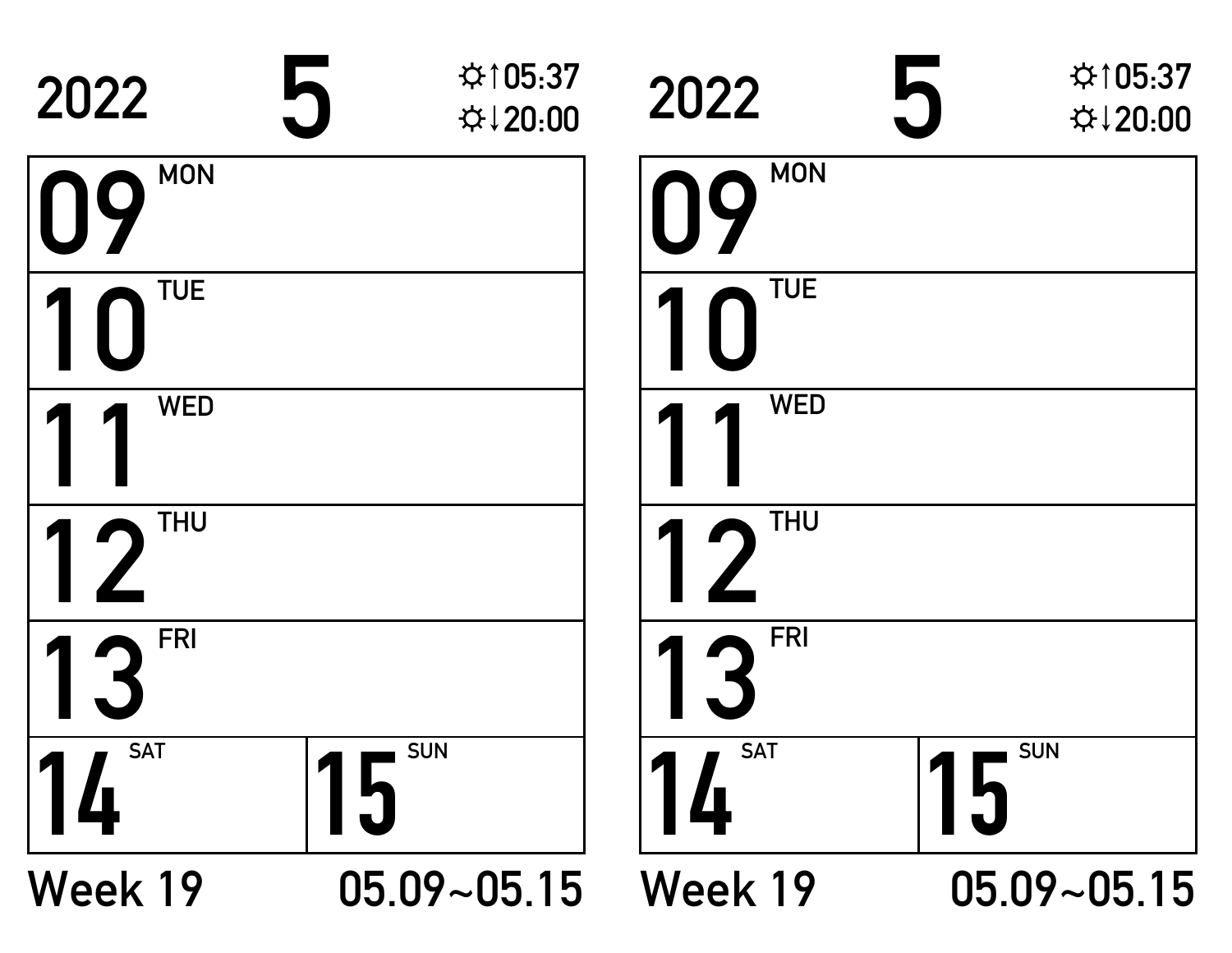| 2022                   | $\hat{F}$ ↑ 05:31<br>5<br>☆↓20:07 | 2022            | $\uparrow$ 105.31<br>☆↓20:07 |
|------------------------|-----------------------------------|-----------------|------------------------------|
| <b>MON - Full moon</b> |                                   | MON - Full moon |                              |
| TUE                    |                                   | <b>TUE</b>      |                              |
| <b>WED</b><br>8        |                                   | <b>WED</b><br>8 |                              |
| <b>THU</b>             |                                   | <b>THU</b>      |                              |
| <b>FRI</b>             |                                   | <b>FRI</b>      |                              |
| <b>SAT</b><br> 71      | <b>SUN</b><br>22                  | <b>SAT</b>      | <b>SUN</b><br>nn             |
| <b>Week 20</b>         | $05.16 - 05.22$                   | <b>Week 20</b>  | $05.16 - 05.22$              |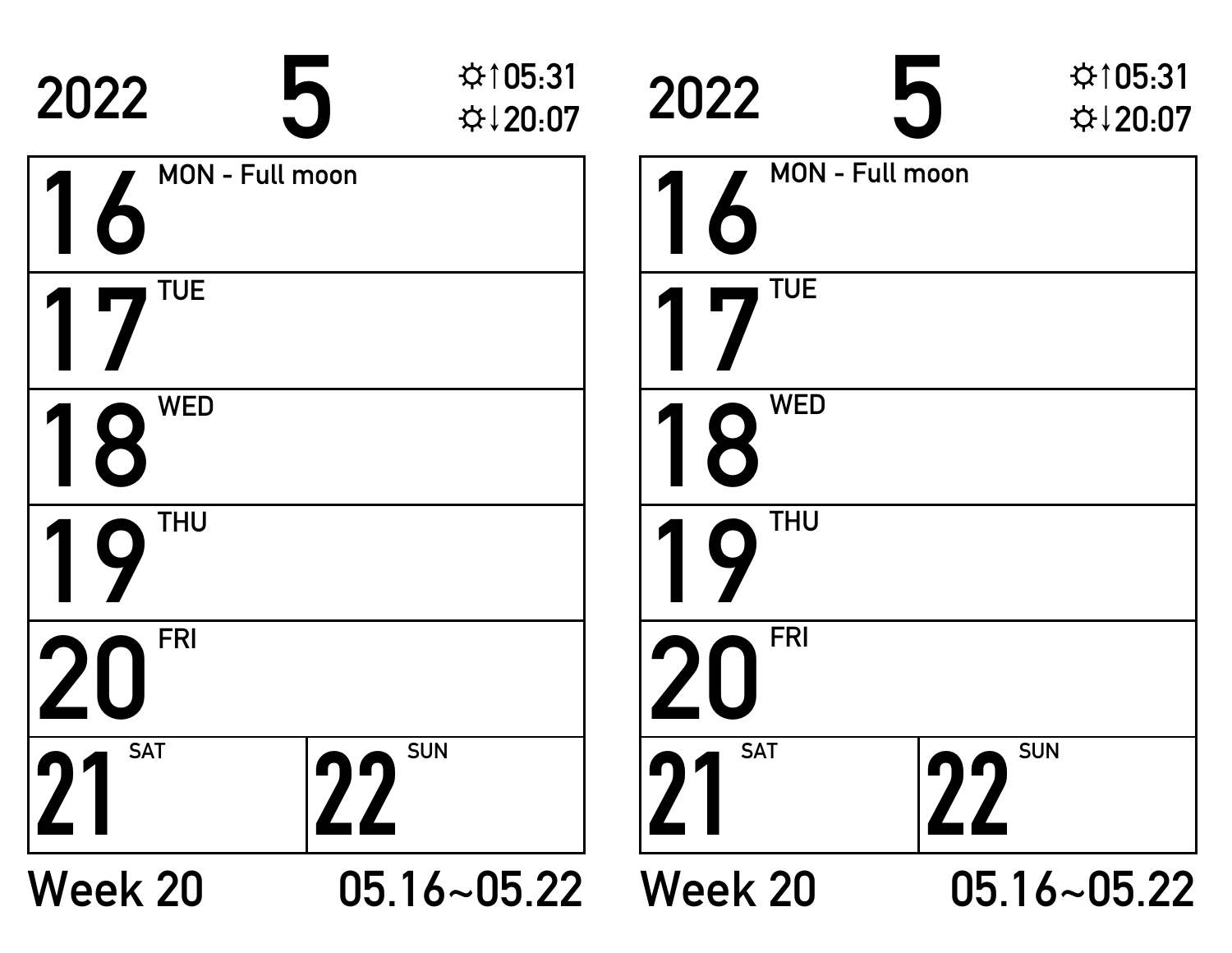| 2022                         | ☆105:25<br>5<br>$\uparrow$ 120.14 | 2022                         | $\hat{Q}$ ↑05:25<br>$\uparrow$ 120.14 |
|------------------------------|-----------------------------------|------------------------------|---------------------------------------|
| <b>MON</b><br>$\sum$         |                                   | <b>MON</b>                   |                                       |
| <b>TUE</b><br>24             |                                   | <b>TUE</b><br>$\overline{4}$ |                                       |
| <b>WED</b>                   |                                   | <b>WED</b>                   |                                       |
| <b>THU</b><br>$\blacksquare$ |                                   | <b>THU</b>                   |                                       |
| <b>FRI</b>                   |                                   | <b>FRI</b>                   |                                       |
| <b>SAT</b><br>28             | <b>SUN</b><br>$\overline{q}$      | <b>SAT</b><br>28             | <b>SUN</b><br>29                      |
| <b>Week 21</b>               | $05.23 - 05.29$                   | <b>Week 21</b>               | $05.23 - 05.29$                       |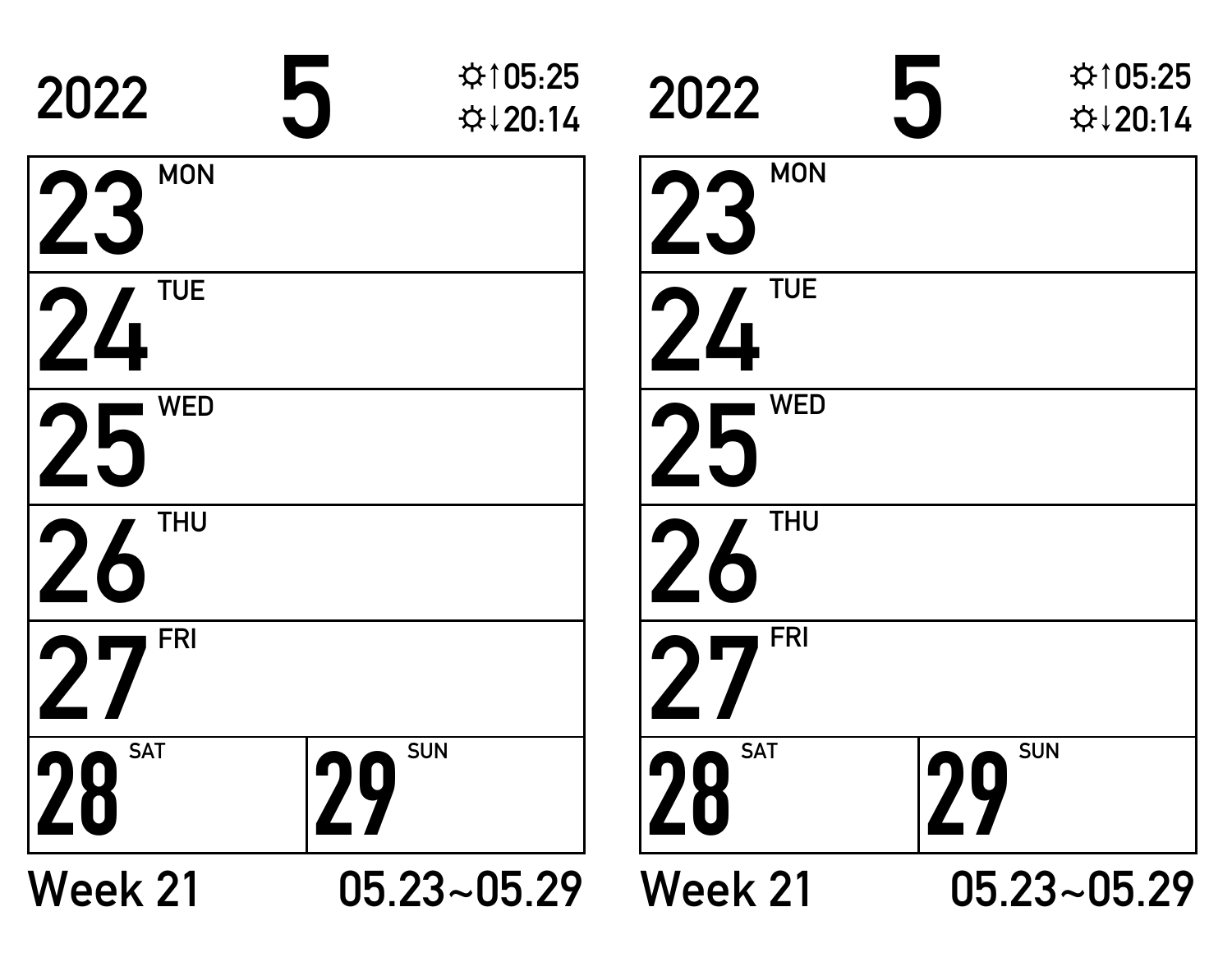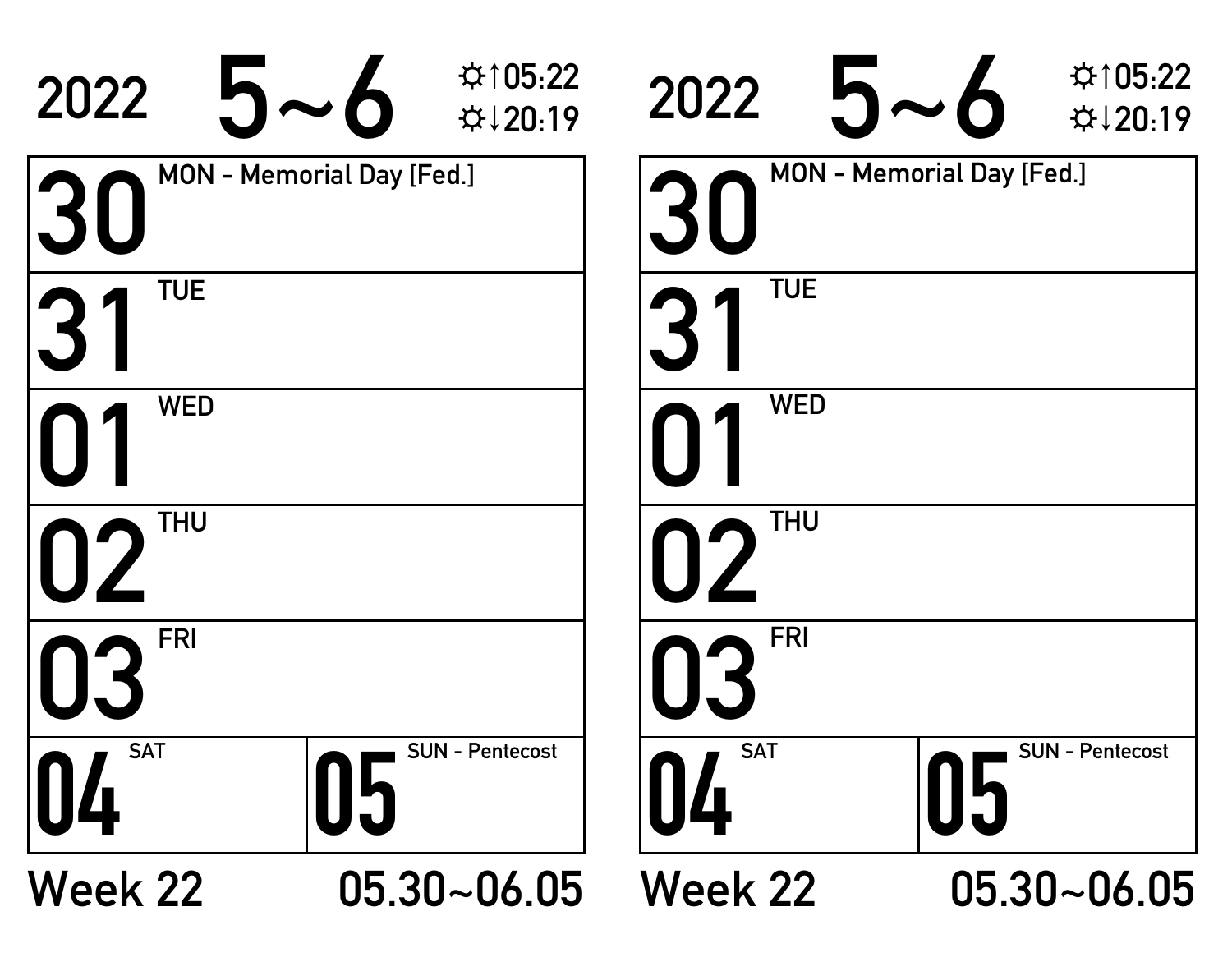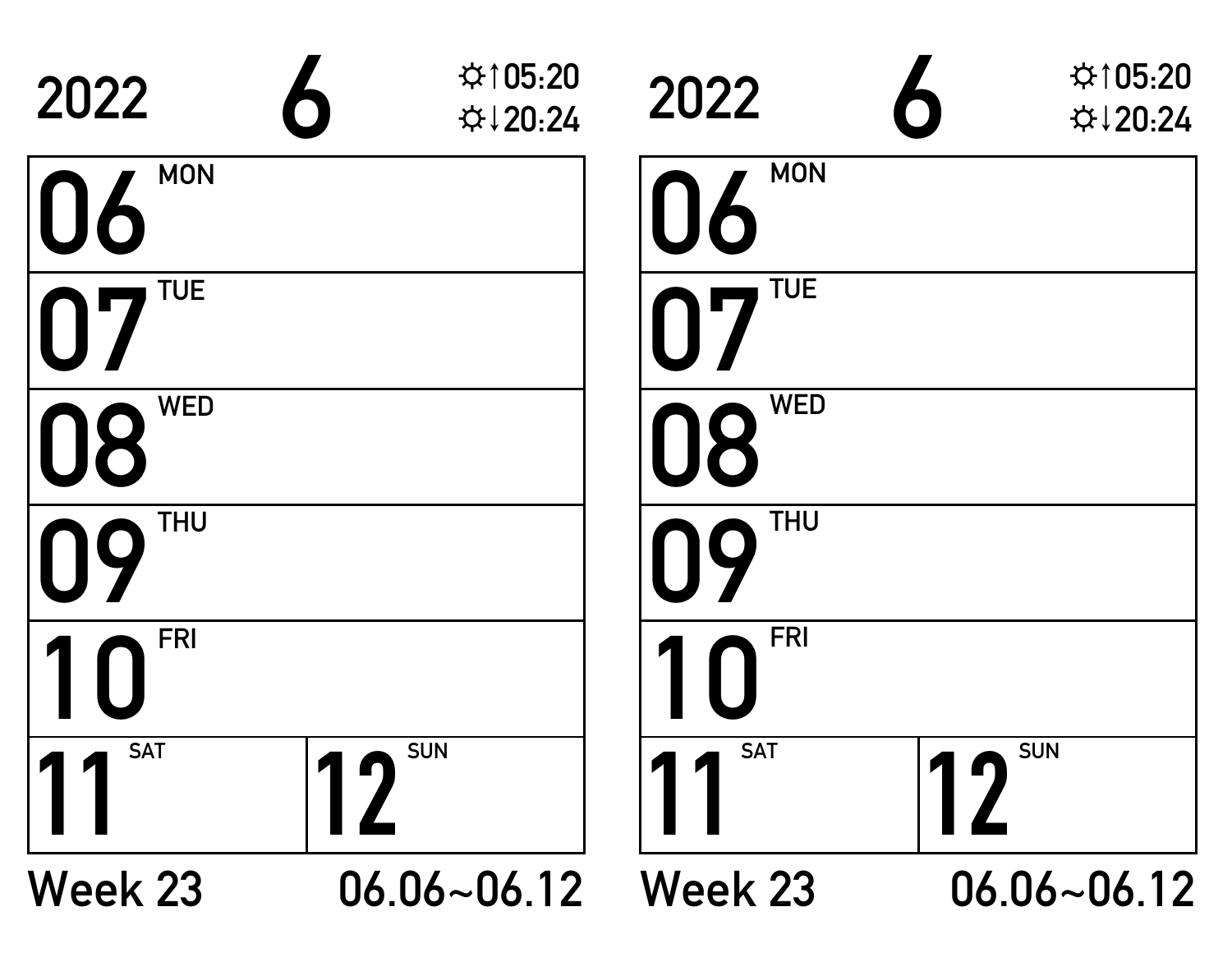| 2022                      | ☆105:19<br>$\bullet$<br>☆↓20:27         | 2022                      | ☆105.19<br>☆↓20:27                      |
|---------------------------|-----------------------------------------|---------------------------|-----------------------------------------|
| <b>MON</b>                |                                         | <b>MON</b>                |                                         |
| TUE - Flag Day; full moon |                                         | TUE - Flag Day; full moon |                                         |
| <b>WED</b>                |                                         | <b>WED</b>                |                                         |
| <b>THU</b>                |                                         | <b>THU</b>                |                                         |
| <b>FRI</b>                |                                         | <b>FRI</b>                |                                         |
| <b>SAT</b><br>8           | <b>SUN</b> - Juneteenth<br>Father's Day | <b>SAT</b><br>8           | <b>SUN</b> - Juneteenth<br>Father's Day |
| <b>Week 24</b>            | $06.13 - 06.19$                         | <b>Week 24</b>            | $06.13 - 06.19$                         |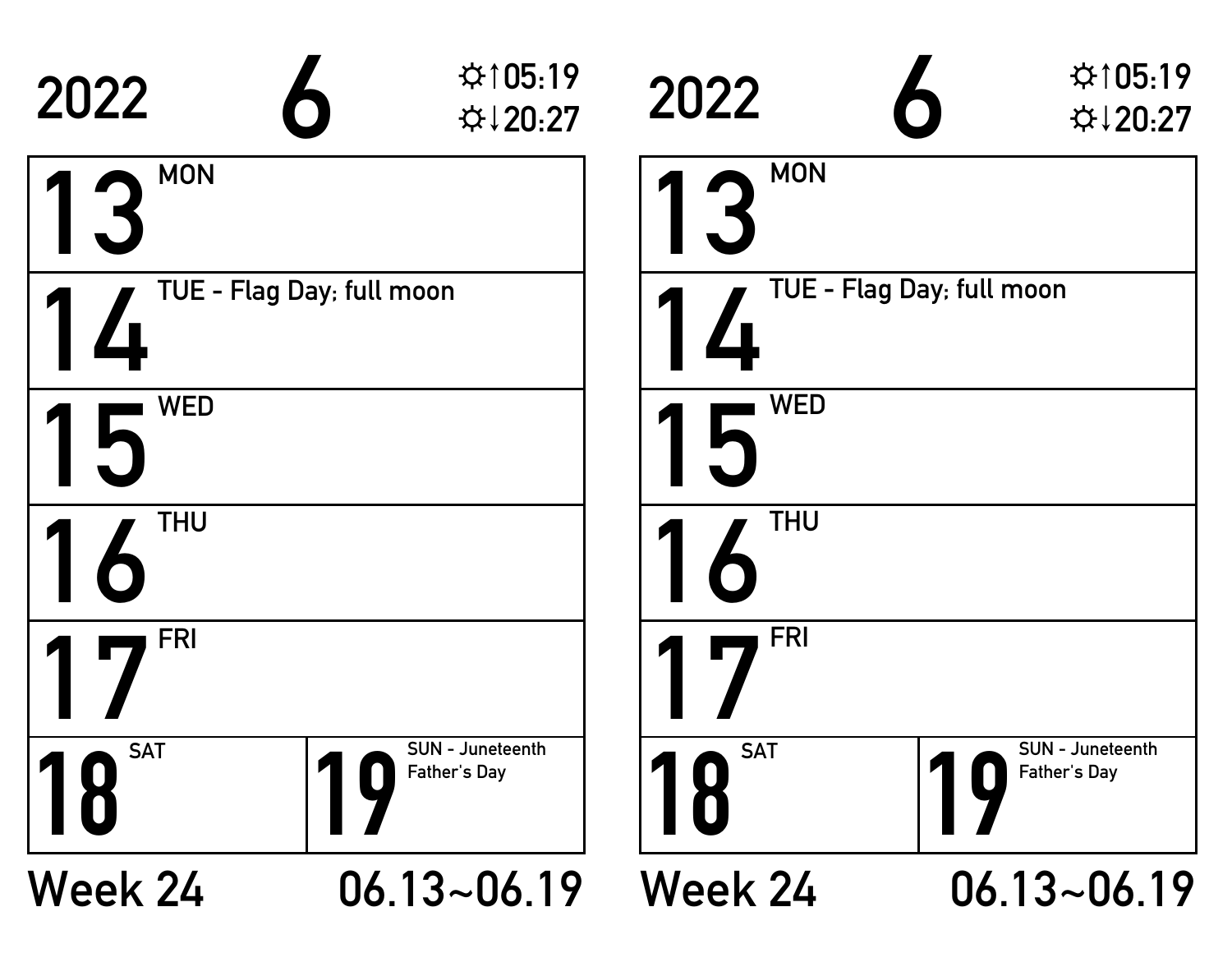| 2022                         | $\uparrow$ 105:20<br>☆↓20:29    | 2022                         | $\uparrow$ 105:20<br>☆↓20:29    |
|------------------------------|---------------------------------|------------------------------|---------------------------------|
|                              | MON - Juneteenth holiday [Fed.] |                              | MON - Juneteenth holiday [Fed.] |
| <b>TUE - Summer solstice</b> |                                 | <b>TUE - Summer solstice</b> |                                 |
| <b>WED</b>                   |                                 | <b>WED</b>                   |                                 |
| <b>THU</b>                   |                                 | <b>THU</b>                   |                                 |
| <b>FRI</b>                   |                                 | <b>FRI</b>                   |                                 |
| <b>SAT</b><br>25             | <b>SUN</b><br>70                | <b>SAT</b>                   | <b>SUN</b><br>Ö                 |
| <b>Week 25</b>               | $06.20 - 06.26$                 | <b>Week 25</b>               | $06.20 - 06.26$                 |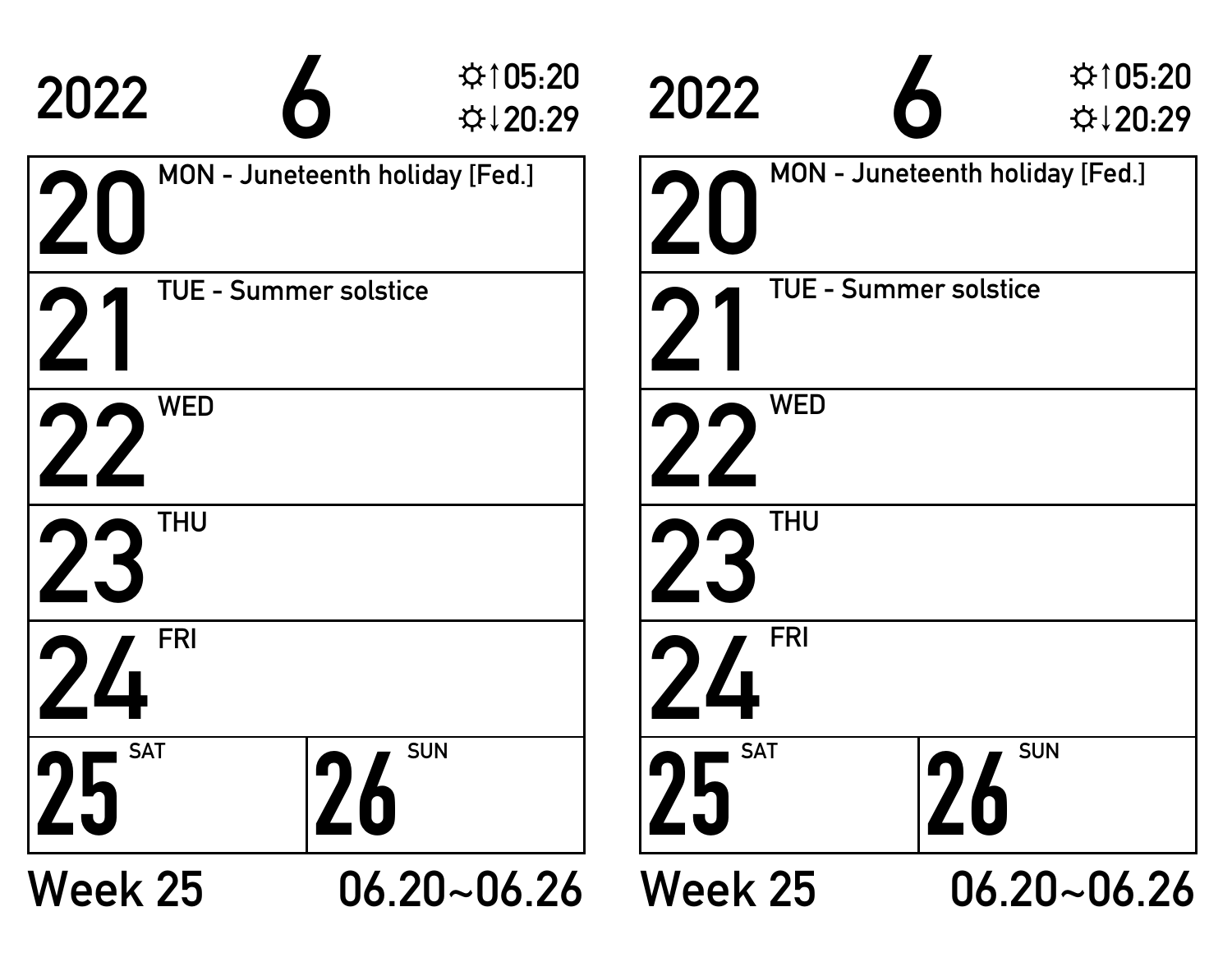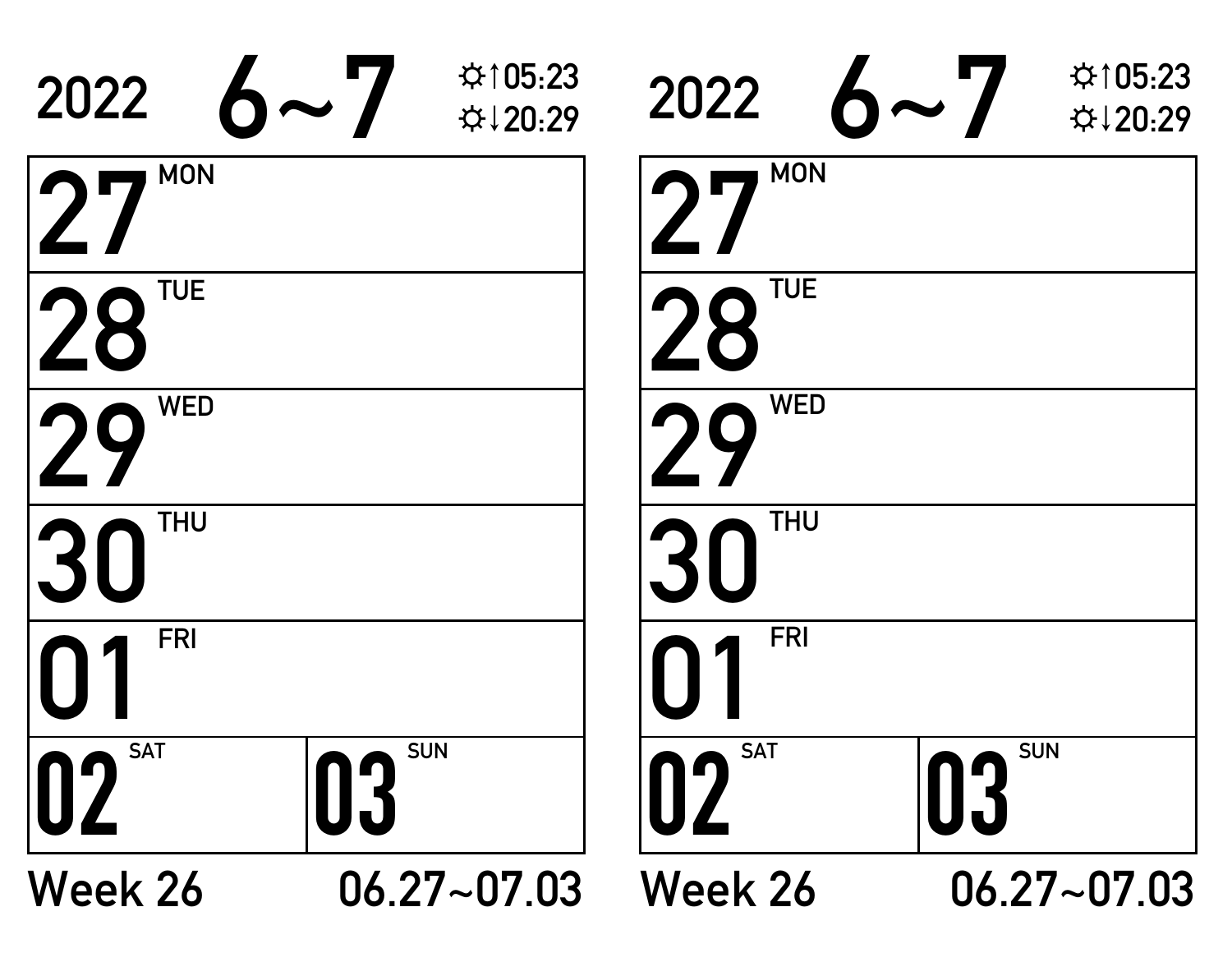| 2022             | ☆105:27<br>☆↓20:28            | 2022             | ☆105:27<br>☆↓20:28            |
|------------------|-------------------------------|------------------|-------------------------------|
|                  | MON - Independence Day [Fed.] | $\prod$          | MON - Independence Day [Fed.] |
| <b>TUE</b><br>05 |                               | <b>TUE</b><br>05 |                               |
| <b>WED</b>       |                               | <b>WED</b>       |                               |
| THU              |                               | <b>THU</b>       |                               |
| <b>FRI</b>       |                               | <b>FRI</b><br>R  |                               |
| <b>SAT</b><br>10 | <b>SUN</b>                    | <b>SAT</b><br>09 | <b>SUN</b>                    |
| <b>Week 27</b>   | $07.04 - 07.10$               | <b>Week 27</b>   | $07.04 - 07.10$               |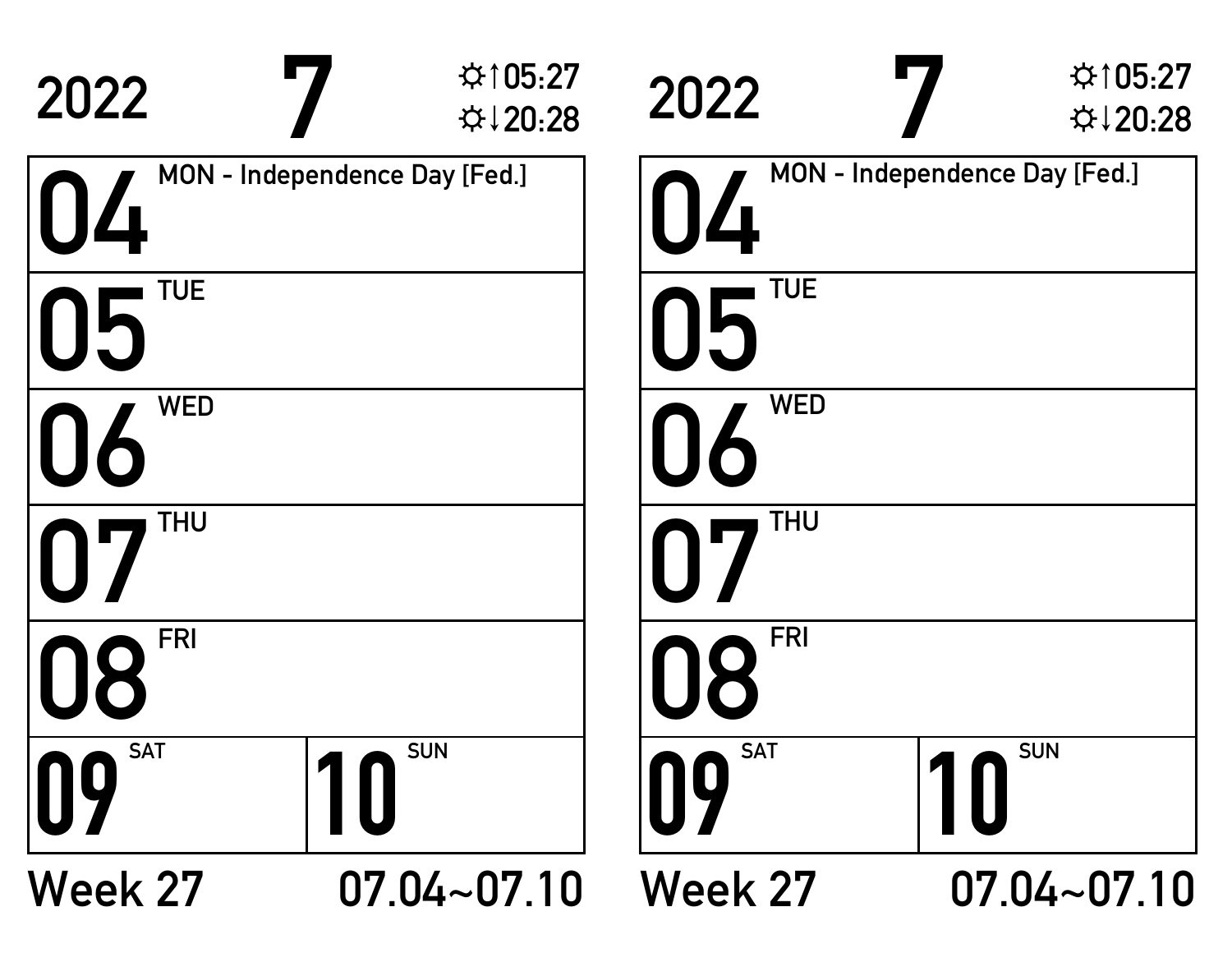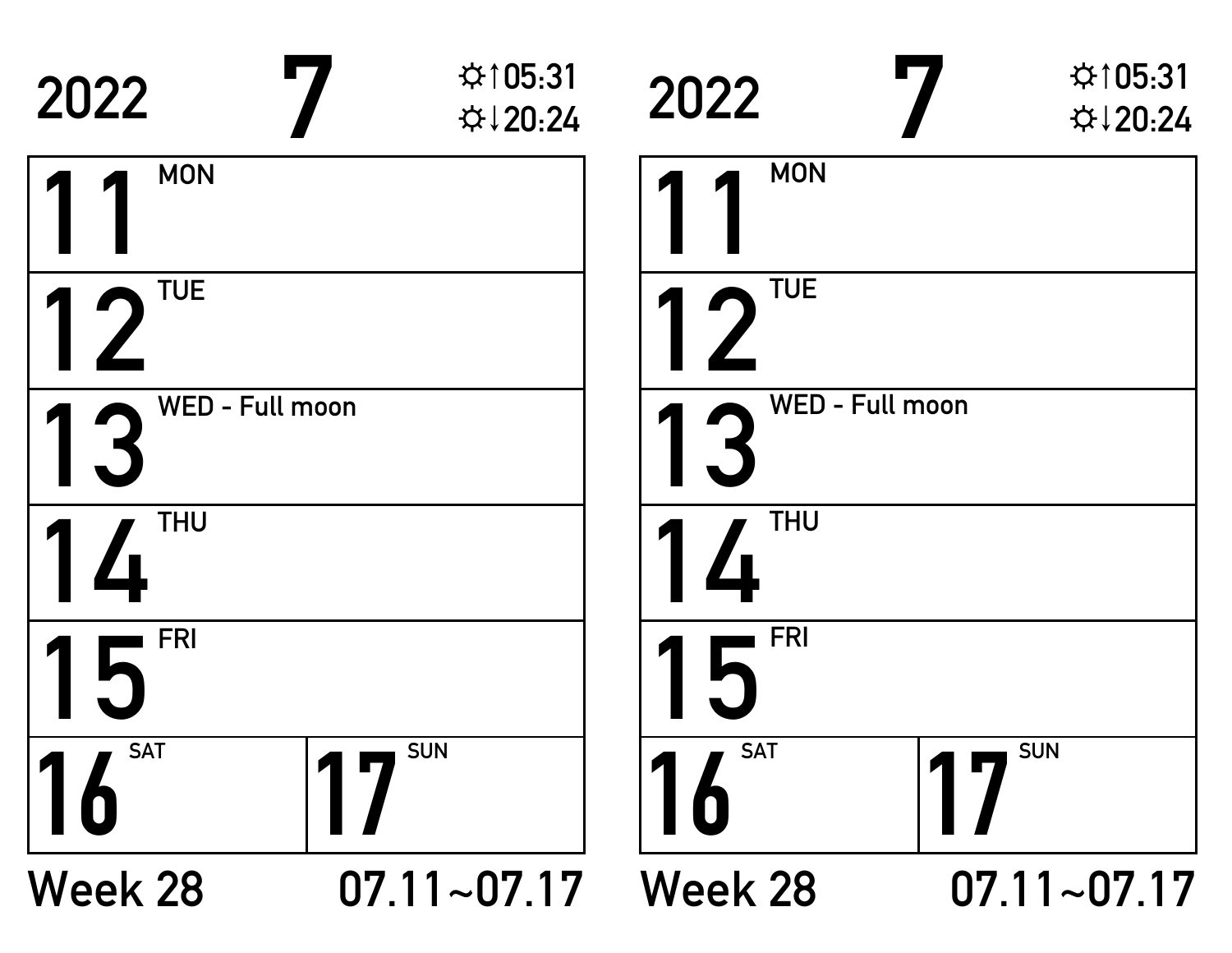| 2022                    | $\uparrow$ 105:37<br>☆↓20:20 | 2022             | ☆105:37<br>☆↓20:20 |
|-------------------------|------------------------------|------------------|--------------------|
| <b>MON</b><br>8         |                              | <b>MON</b><br>18 |                    |
| <b>TUE</b><br>$\bigcap$ |                              | <b>TUE</b>       |                    |
| <b>WED</b>              |                              | <b>WED</b>       |                    |
| <b>THU</b>              |                              | <b>THU</b>       |                    |
| <b>FRI</b>              |                              | <b>FRI</b>       |                    |
| <b>SAT</b><br>23        | <b>SUN</b><br><b>Z4</b>      | <b>SAT</b><br>23 | <b>SUN</b><br>4    |
| <b>Week 29</b>          | $07.18 - 07.24$              | <b>Week 29</b>   | $07.18 - 07.24$    |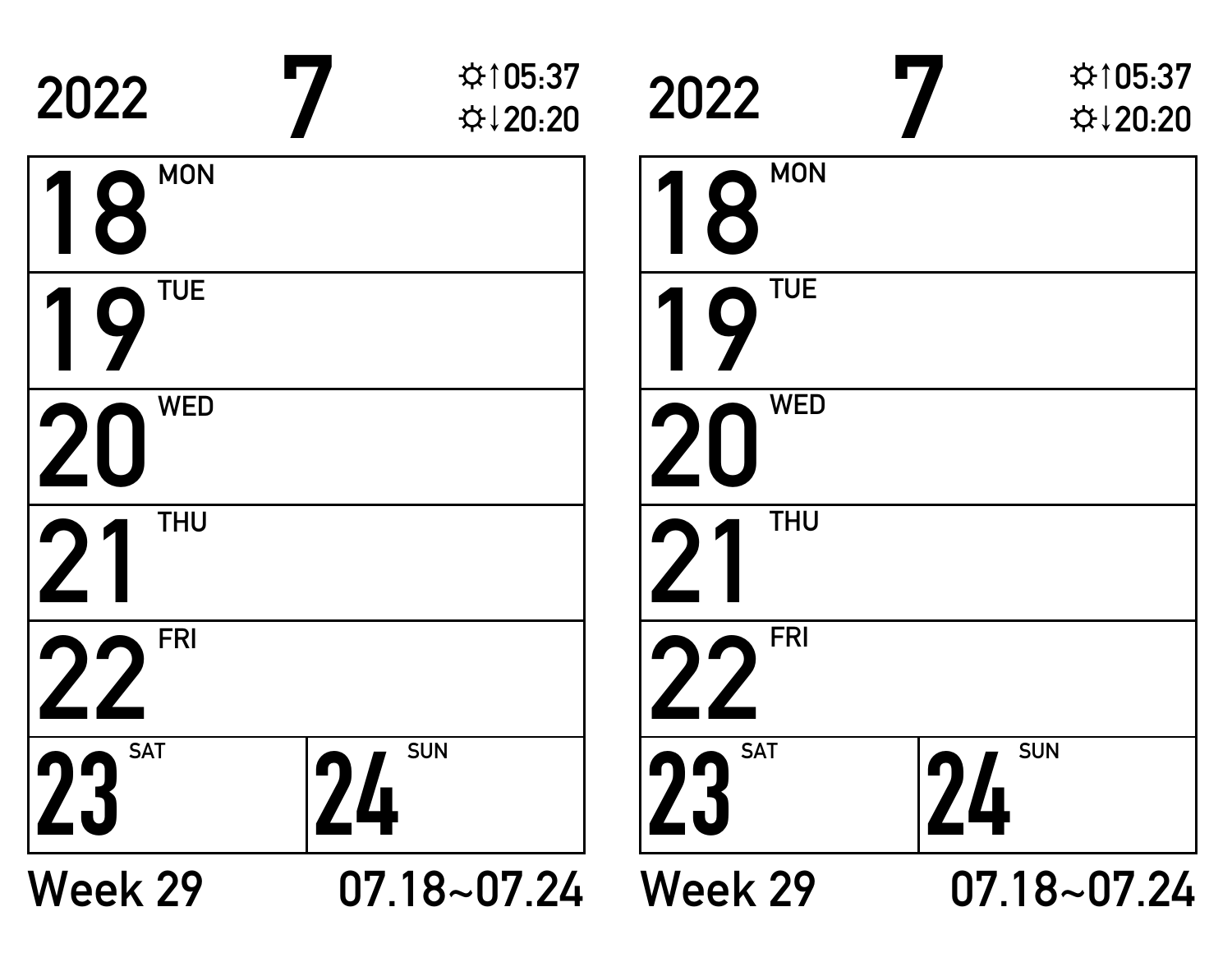| 2022                     | $\uparrow$ 105:44<br>$\Leftrightarrow$ 120:14 | 2022             | $\uparrow$ 105:44<br>$\uparrow$ 120.14 |
|--------------------------|-----------------------------------------------|------------------|----------------------------------------|
| <b>MON</b><br>$\sqrt{2}$ |                                               | <b>MON</b><br>25 |                                        |
| <b>TUE</b><br>26         |                                               | <b>TUE</b>       |                                        |
| <b>WED</b>               |                                               | <b>WED</b>       |                                        |
| <b>THU</b><br>28         |                                               | <b>THU</b>       |                                        |
| <b>FRI</b>               |                                               | FRI              |                                        |
| <b>SAT</b><br>30         | <b>SUN</b>                                    | <b>SAT</b>       | <b>SUN</b><br>3 <sup>7</sup>           |
| Week 30                  | $07.25 - 07.31$                               | <b>Week 30</b>   | $07.25 - 07.31$                        |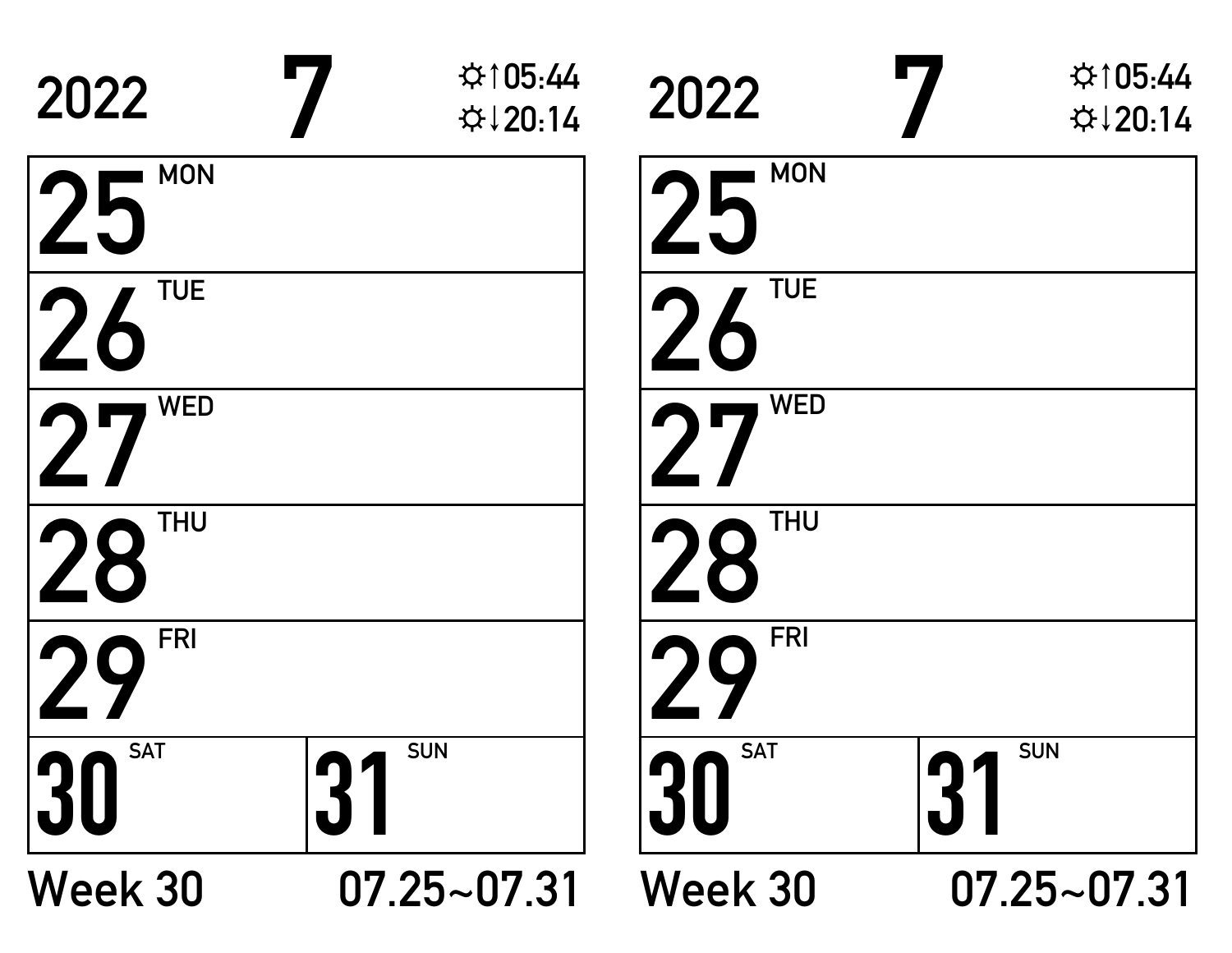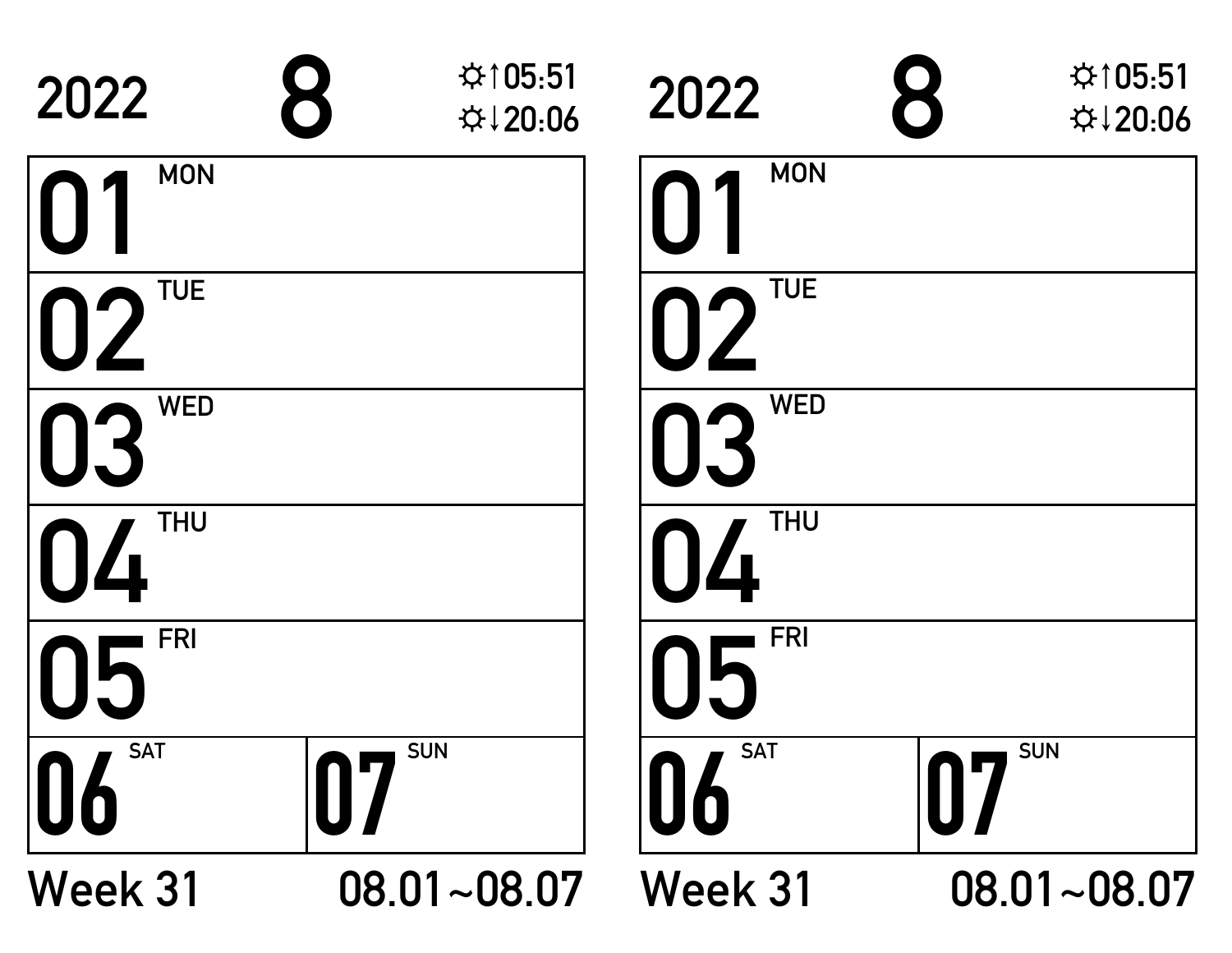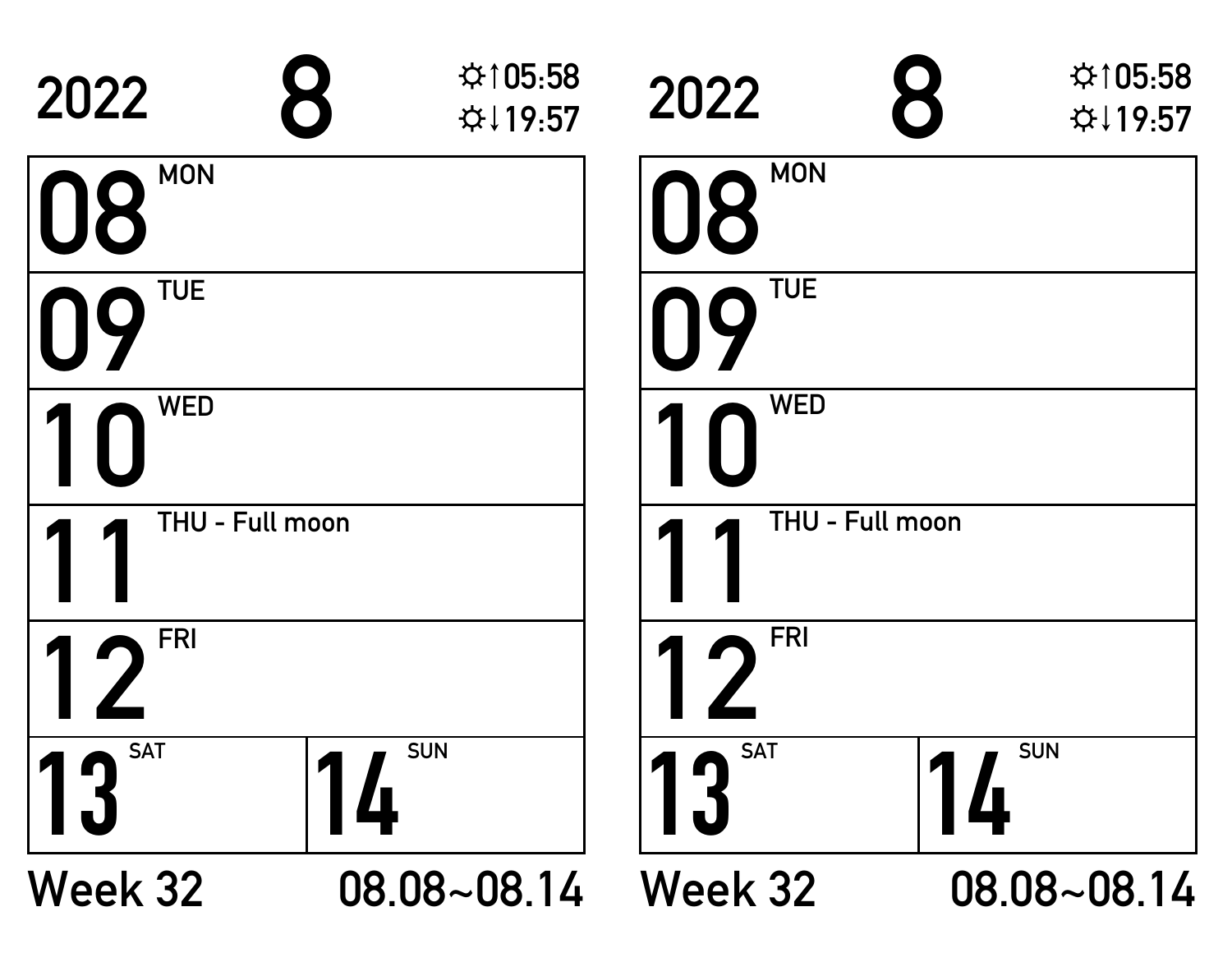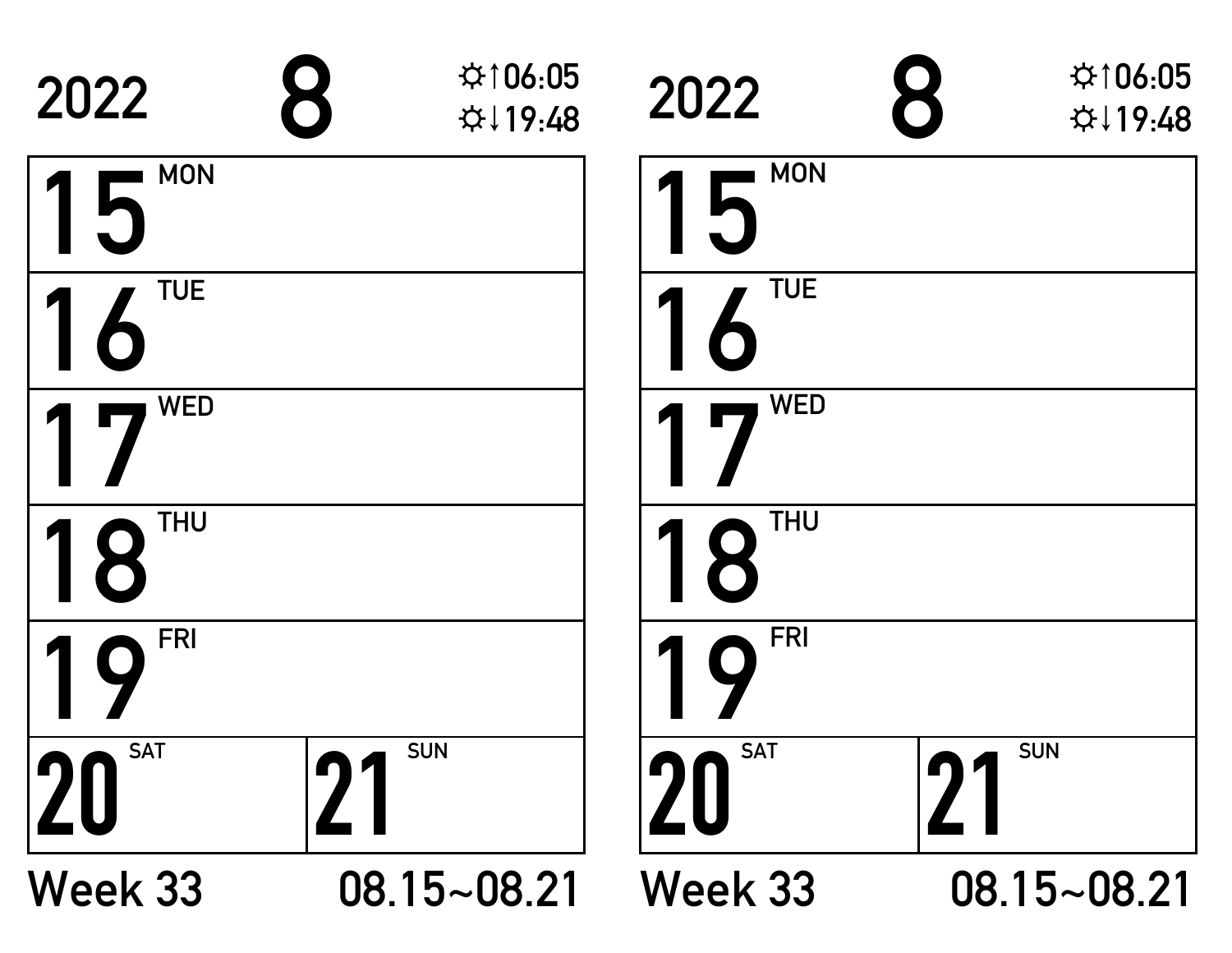| 2022                    | ☆106:12<br>8<br>☆↓19:37 | 2022       | $\uparrow$ 106:12<br>☆↓19:37 |
|-------------------------|-------------------------|------------|------------------------------|
| <b>MON</b>              |                         | <b>MON</b> |                              |
| <b>TUE</b><br>2.5       |                         | <b>TUE</b> |                              |
| <b>WED</b>              |                         | <b>WED</b> |                              |
| <b>THU</b><br><b>SE</b> |                         | <b>THU</b> |                              |
| <b>FRI</b>              |                         | <b>FRI</b> |                              |
| <b>SAT</b><br>27        | <b>SUN</b><br>28        | <b>SAT</b> | <b>SUN</b><br>28             |
| Week 34                 | $08.22 - 08.28$         | Week 34    | $08.22 - 08.28$              |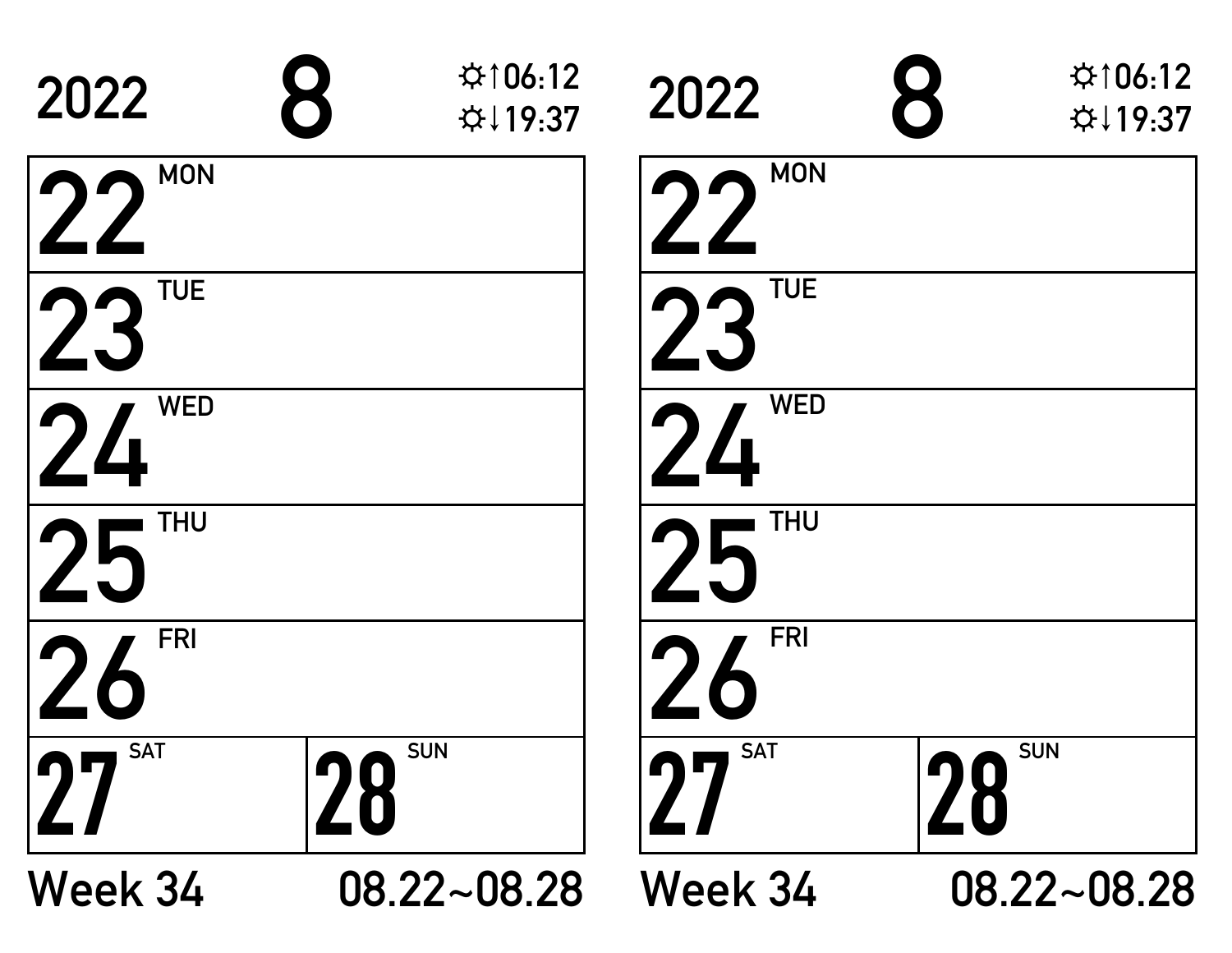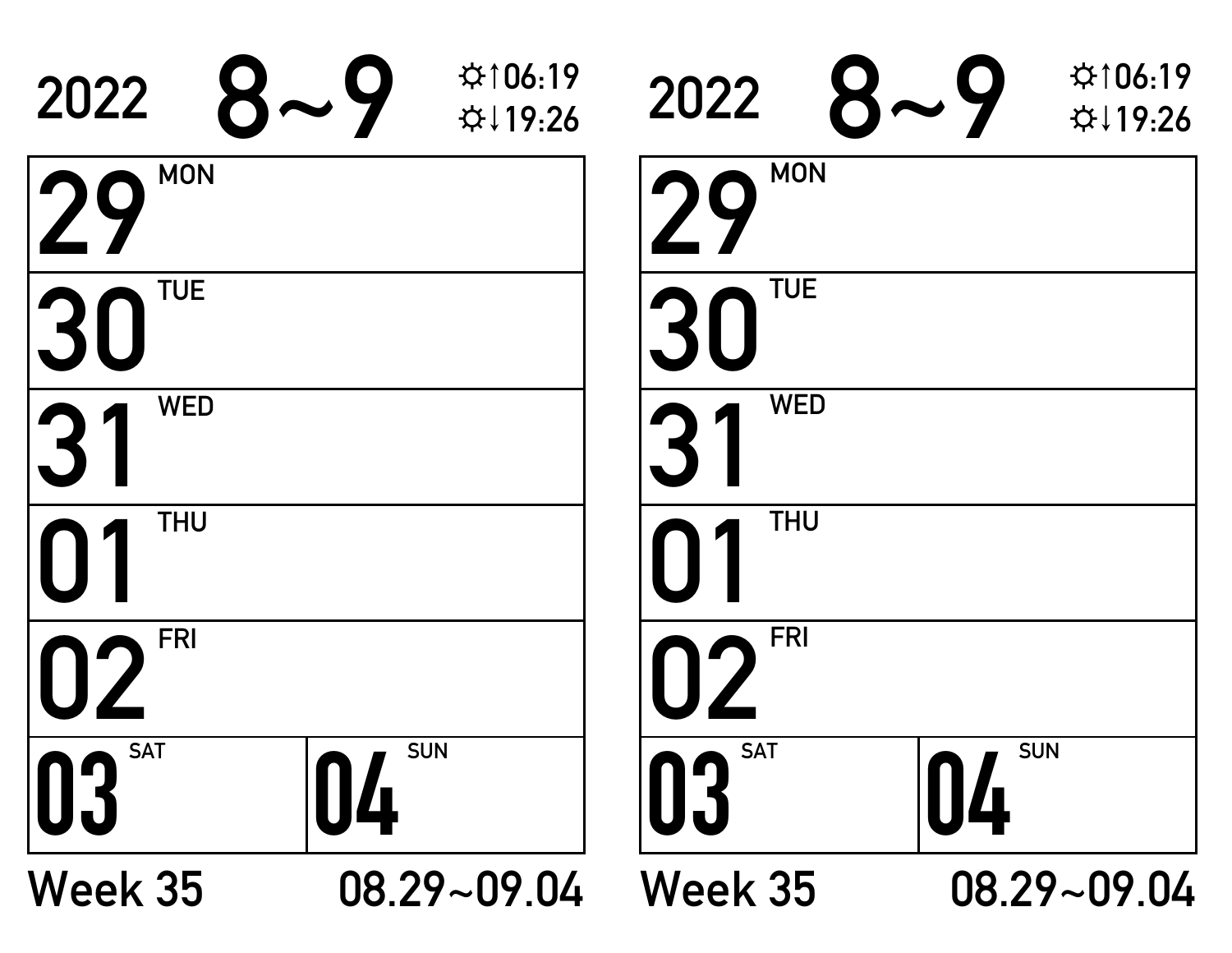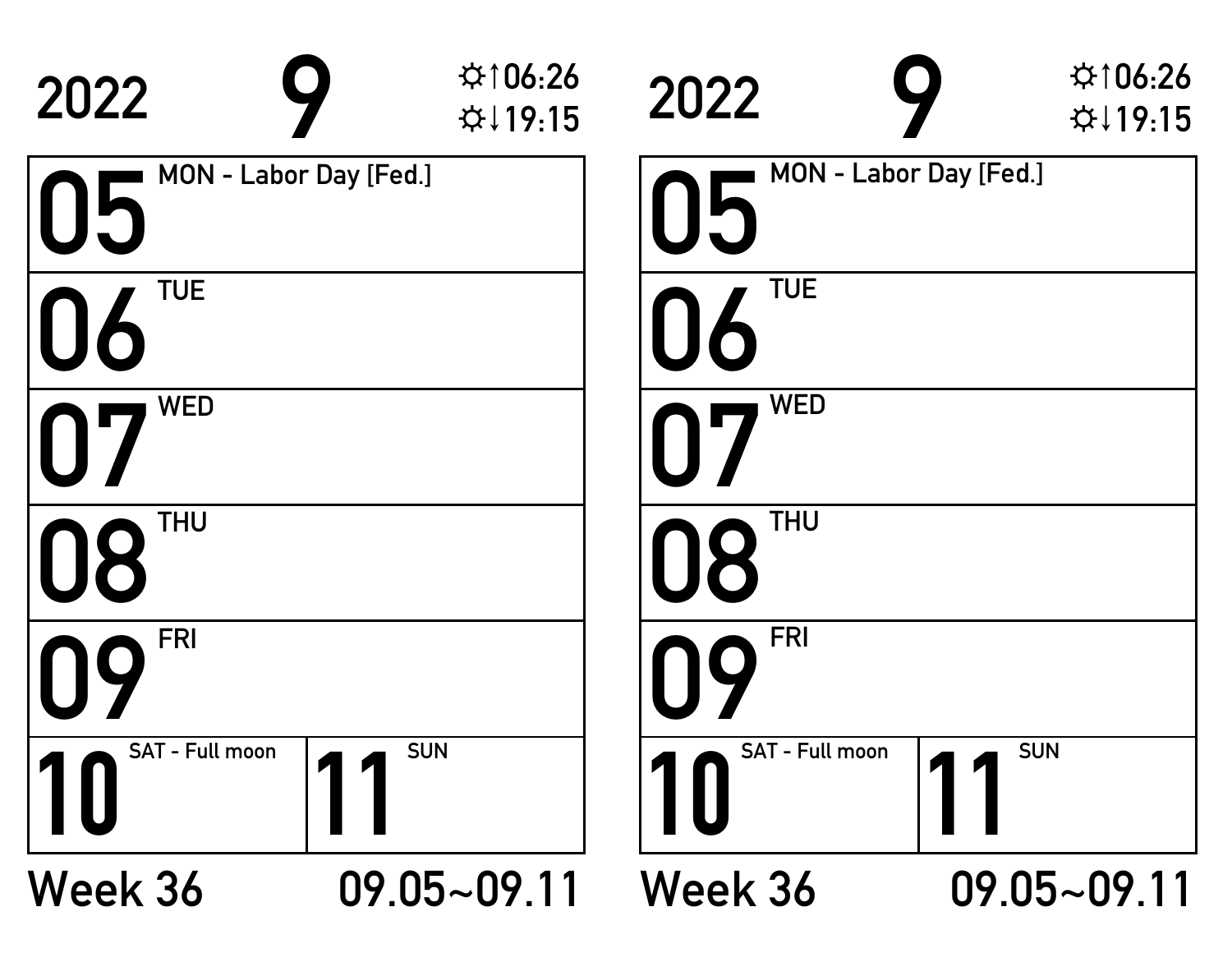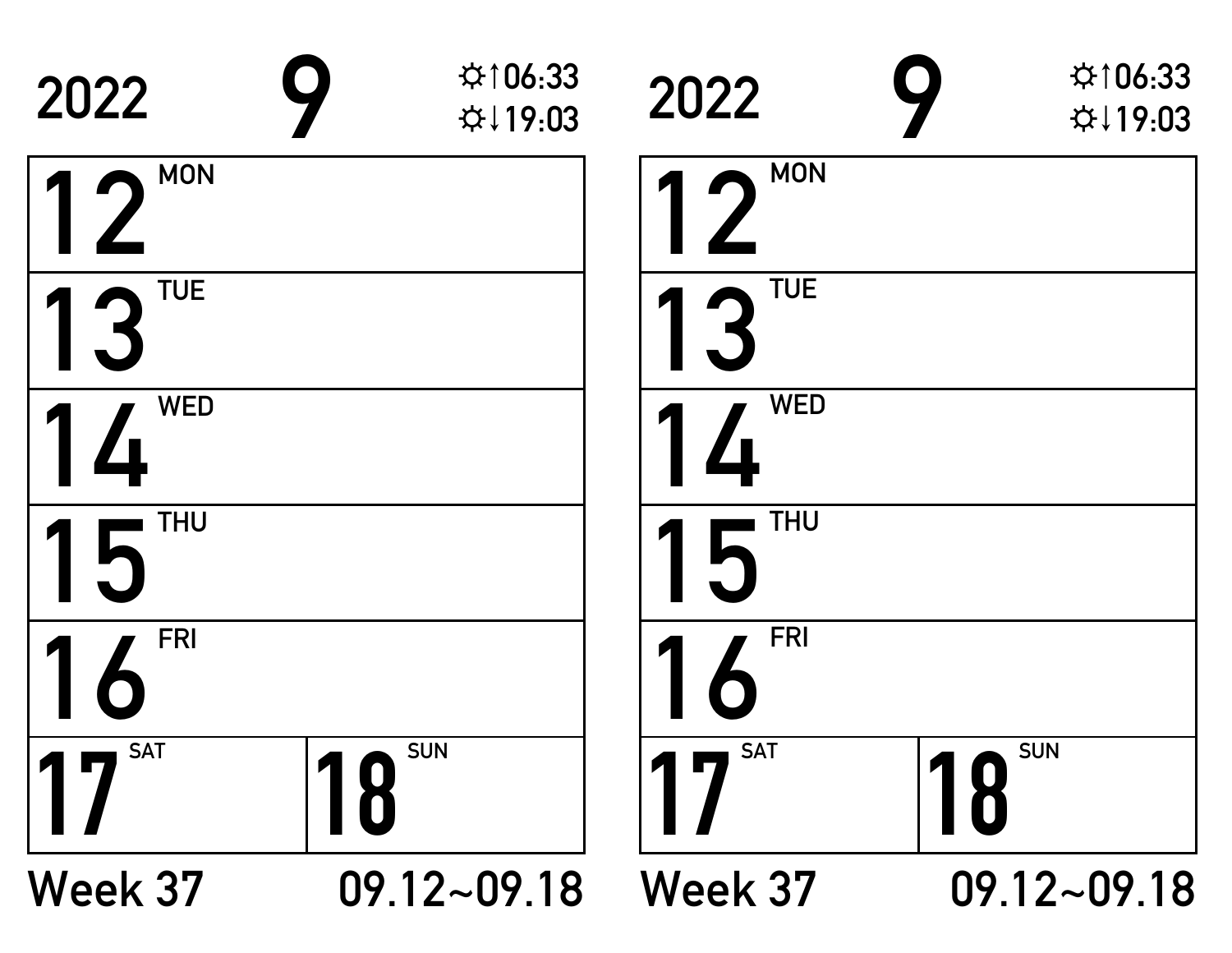| 2022                         | $\uparrow$ 106:40<br>☆↓18:50                         | 2022            | $\uparrow$ 106:40<br>$\uparrow$ 18:50 |
|------------------------------|------------------------------------------------------|-----------------|---------------------------------------|
| <b>MON</b>                   |                                                      | <b>MON</b>      |                                       |
| <b>TUE</b>                   |                                                      | <b>TUE</b>      |                                       |
| <b>WED</b>                   |                                                      | <b>WED</b>      |                                       |
|                              | THU - Autumn equinox                                 |                 | THU - Autumn equinox                  |
| <b>FRI</b>                   |                                                      | <b>FRI</b>      |                                       |
| <b>SAT</b><br>$\overline{u}$ | <b>SUN</b> - Eve of Rosh Hashana<br>$\sum_{i=1}^{n}$ | <b>SAT</b><br>4 | SUN - Eve of Rosh Hashana             |
| <b>Week 38</b>               | $09.19 - 09.25$                                      | Week 38         | $09.19 - 09.25$                       |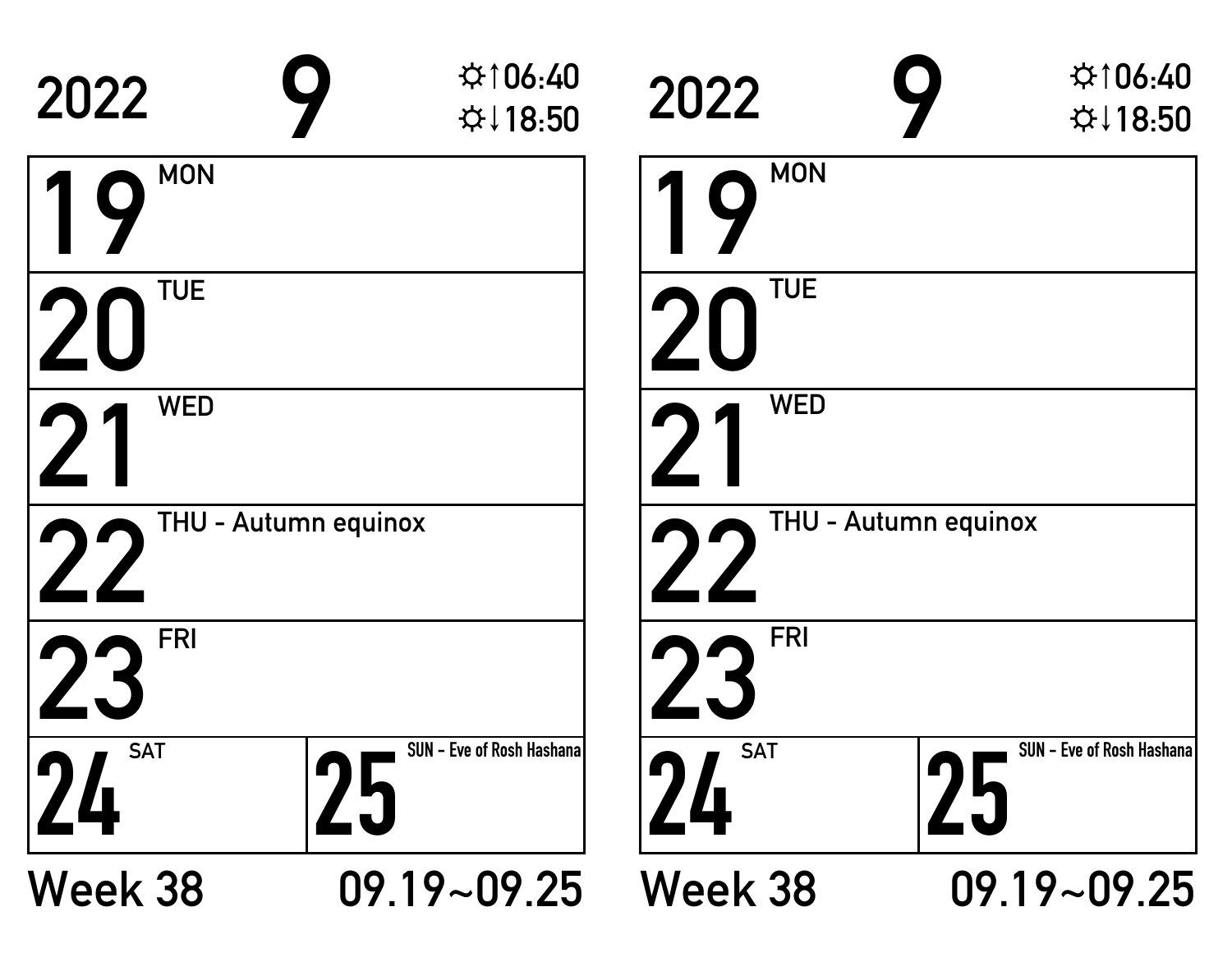|                  | $2022$ $9$ $\sim$ 10 $\frac{4106.47}{18.38}$ |            | $2022$ $9$ $\sim$ 10 $\frac{4106.47}{18.38}$ |
|------------------|----------------------------------------------|------------|----------------------------------------------|
|                  | MON - Rosh Hashana (5783)                    |            | MON - Rosh Hashana (5783)                    |
| TUE              |                                              | <b>TUE</b> |                                              |
| <b>WED</b><br>28 |                                              | <b>WED</b> |                                              |
| THU              |                                              | <b>THU</b> |                                              |
| <b>FRI</b>       |                                              | <b>FRI</b> |                                              |
| <b>SAT</b>       | <b>SUN</b>                                   | <b>SAT</b> | <b>SUN</b>                                   |
| Week 39          | $09.26 - 10.02$                              | Week 39    | $09.26 - 10.02$                              |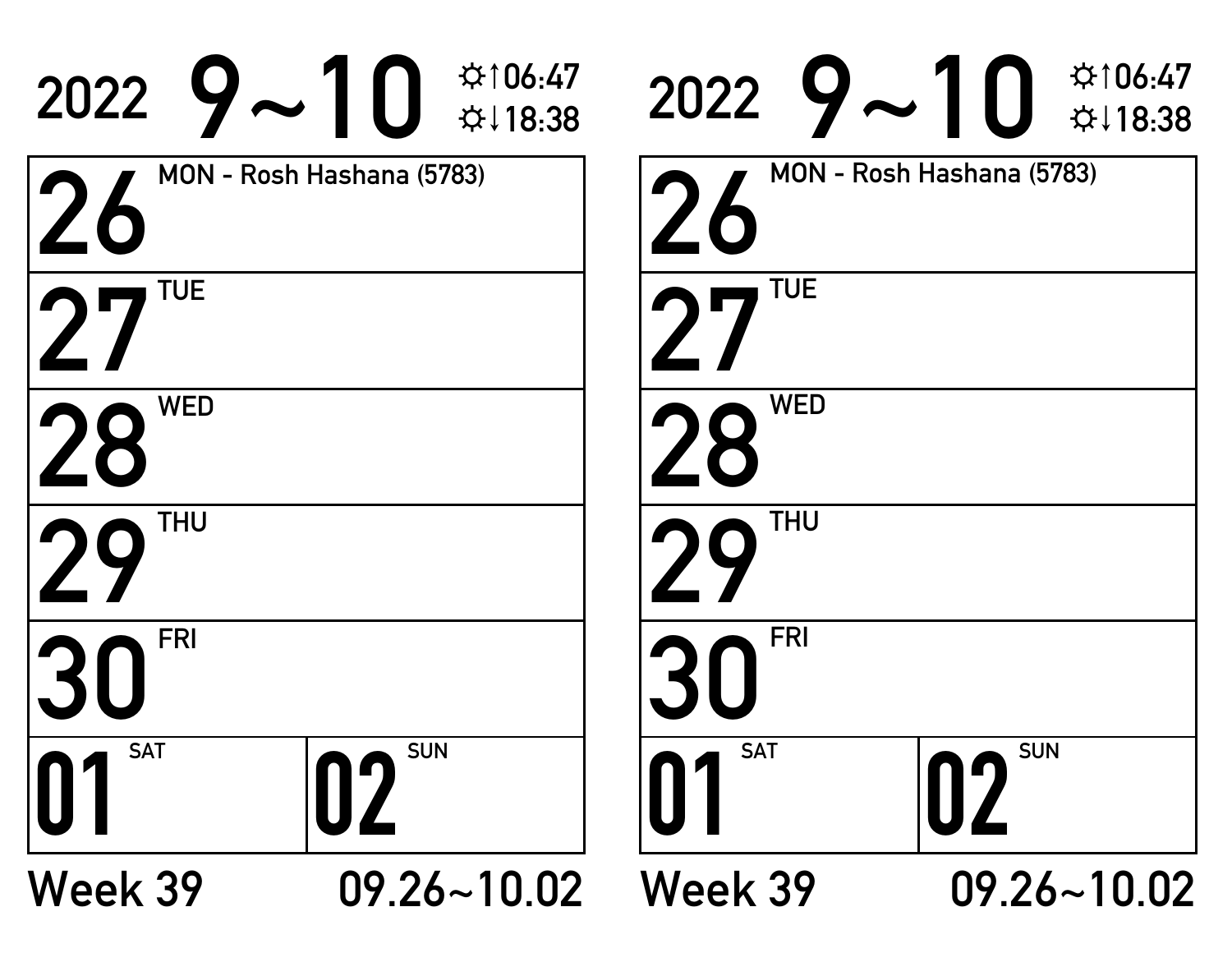| 2022                    | $\uparrow$ 106:54<br>☆↓18:27                             | 2022             | $\uparrow$ 106:54<br>$\uplus$ 18:27 |
|-------------------------|----------------------------------------------------------|------------------|-------------------------------------|
| <b>MON</b><br>03        |                                                          | <b>MON</b><br>03 |                                     |
|                         | TUE - Eve of Yom Kippur<br>TUE - Eve of Yom Kippur<br>04 |                  |                                     |
| <b>WED - Yom Kippur</b> | <b>WED - Yom Kippur</b><br>15                            |                  |                                     |
| <b>THU</b>              |                                                          | <b>THU</b>       |                                     |
| <b>FRI</b>              |                                                          | <b>FRI</b>       |                                     |
| <b>SAT</b>              | SUN - Full moon<br>09                                    | <b>SAT</b><br>08 | SUN - Full moon<br>$\overline{10}$  |
| Week 40                 | $10.03 - 10.09$                                          | Week 40          | $10.03 - 10.09$                     |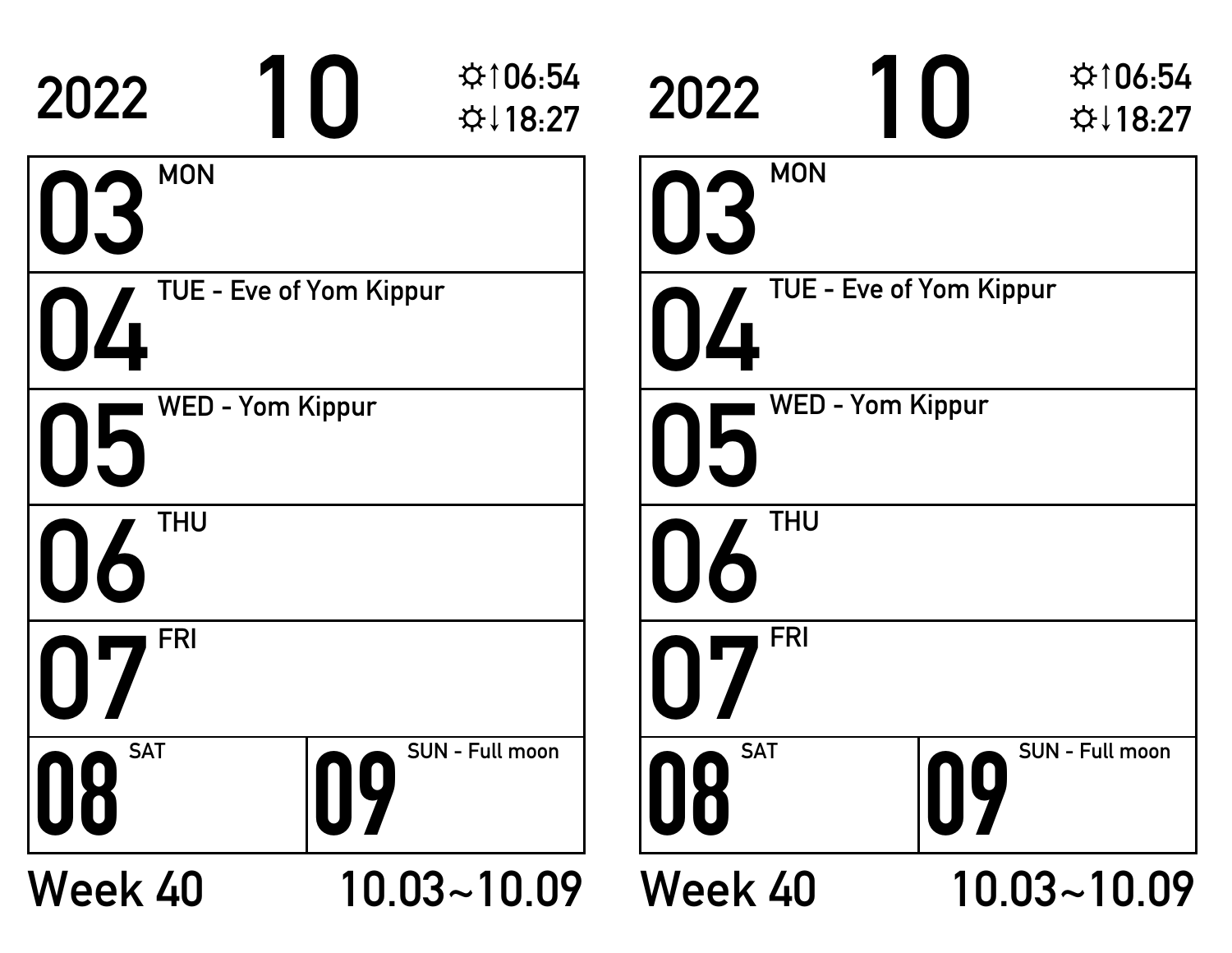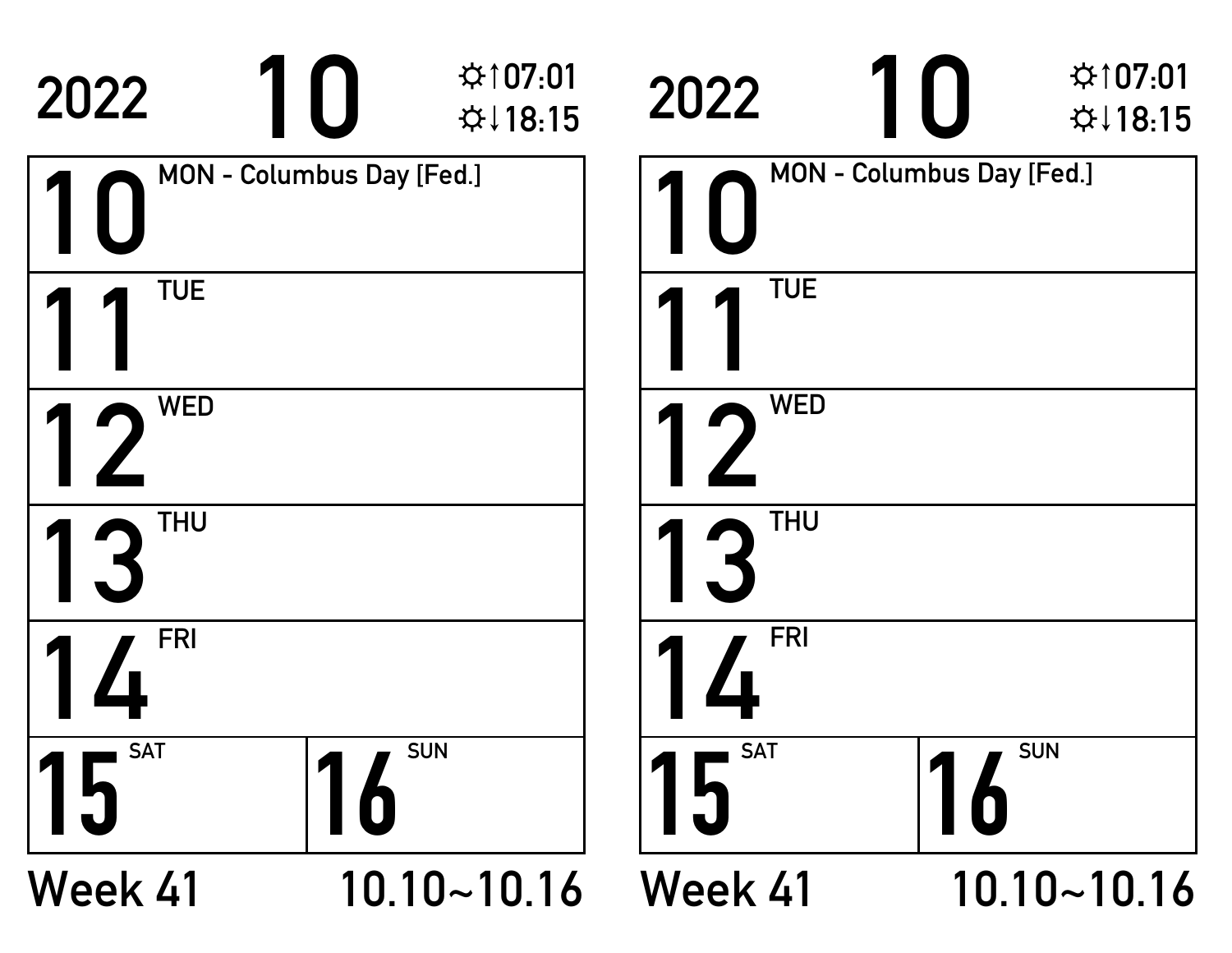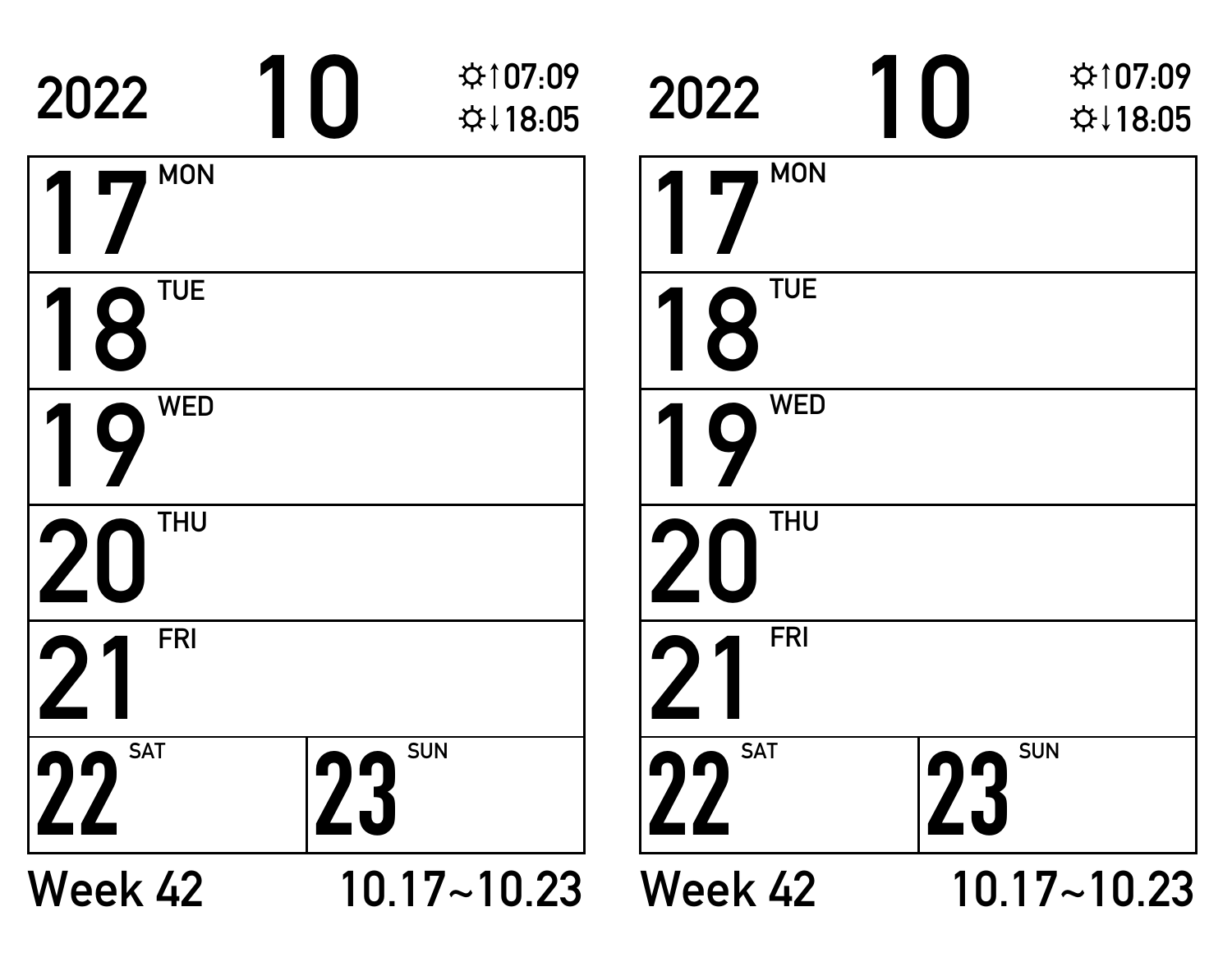| 2022                         | ☆107:17<br>$\Leftrightarrow$ 17:55 | 2022             | ☆107.17<br>$\uparrow$ 17.55 |
|------------------------------|------------------------------------|------------------|-----------------------------|
| <b>MON</b><br>24             |                                    | <b>MON</b><br>24 |                             |
| <b>TUE</b><br>25             |                                    | <b>TUE</b>       |                             |
| <b>WED</b><br>C              |                                    | <b>WED</b>       |                             |
| <b>THU</b>                   |                                    | <b>THU</b>       |                             |
| <b>FRI</b>                   |                                    | <b>FRI</b>       |                             |
| <b>SAT</b><br>$\overline{Q}$ | <b>SUN</b><br>30                   | <b>SAT</b>       | <b>SUN</b><br>30            |
| Week 43                      | $10.24 - 10.30$                    | Week 43          | $10.24 - 10.30$             |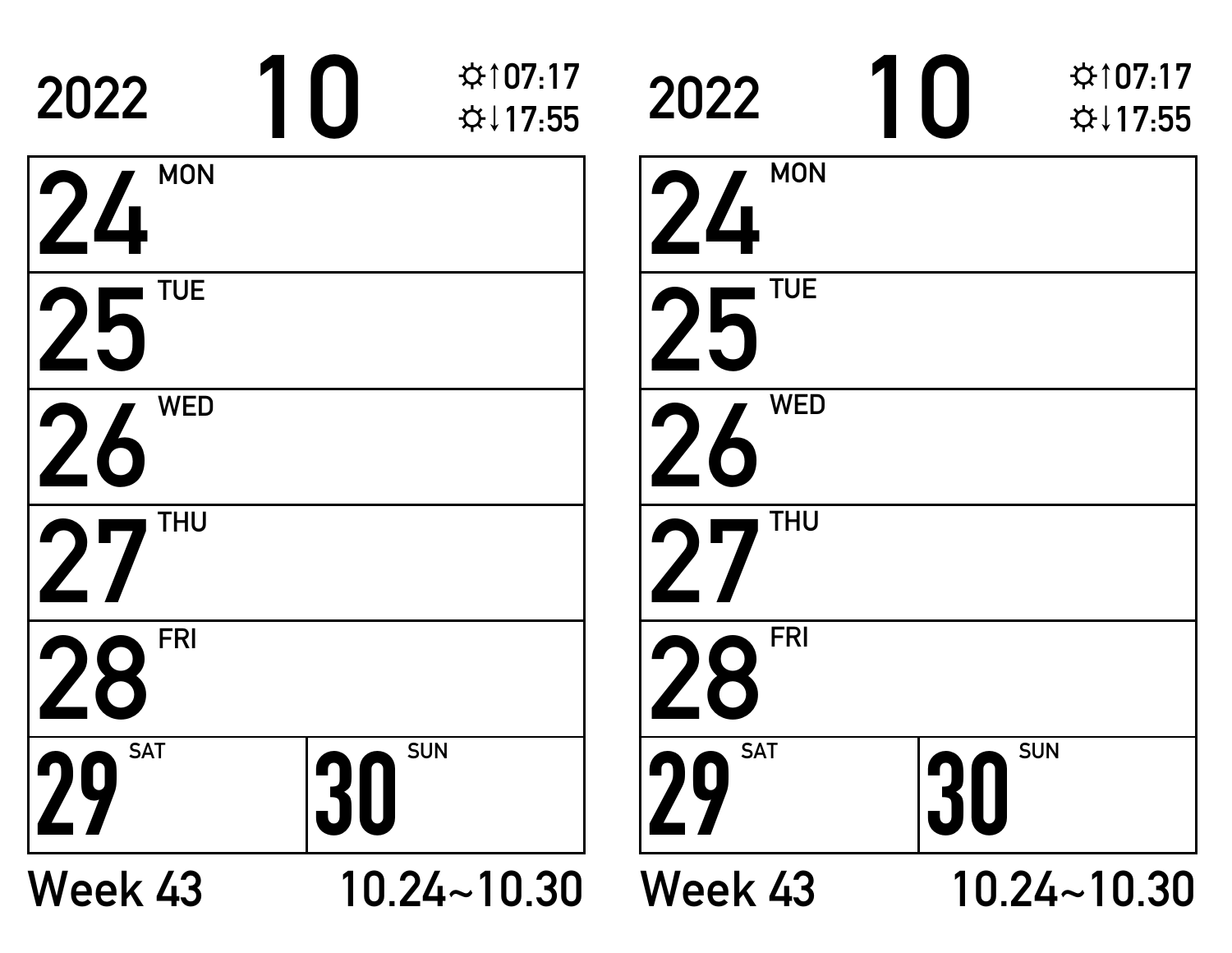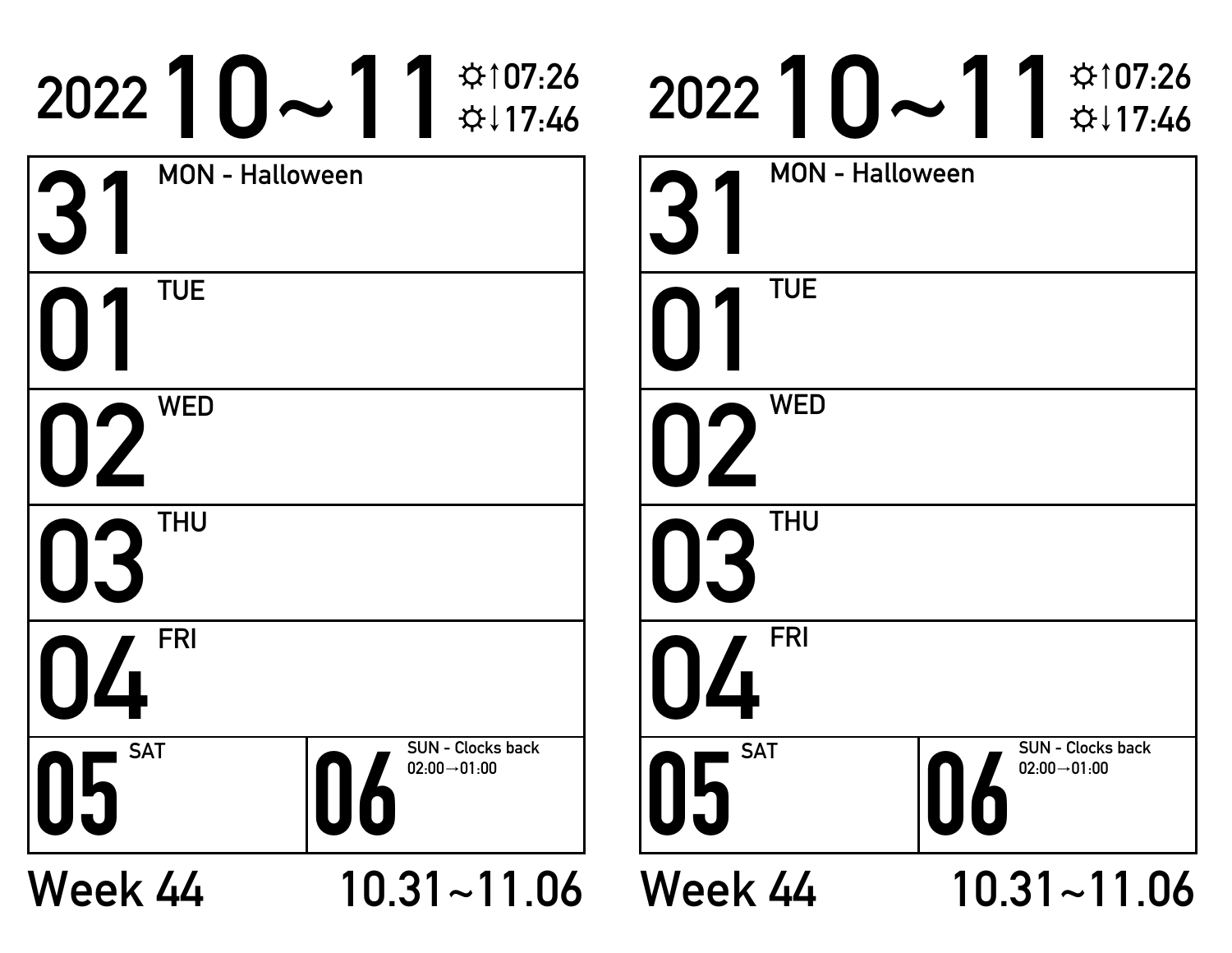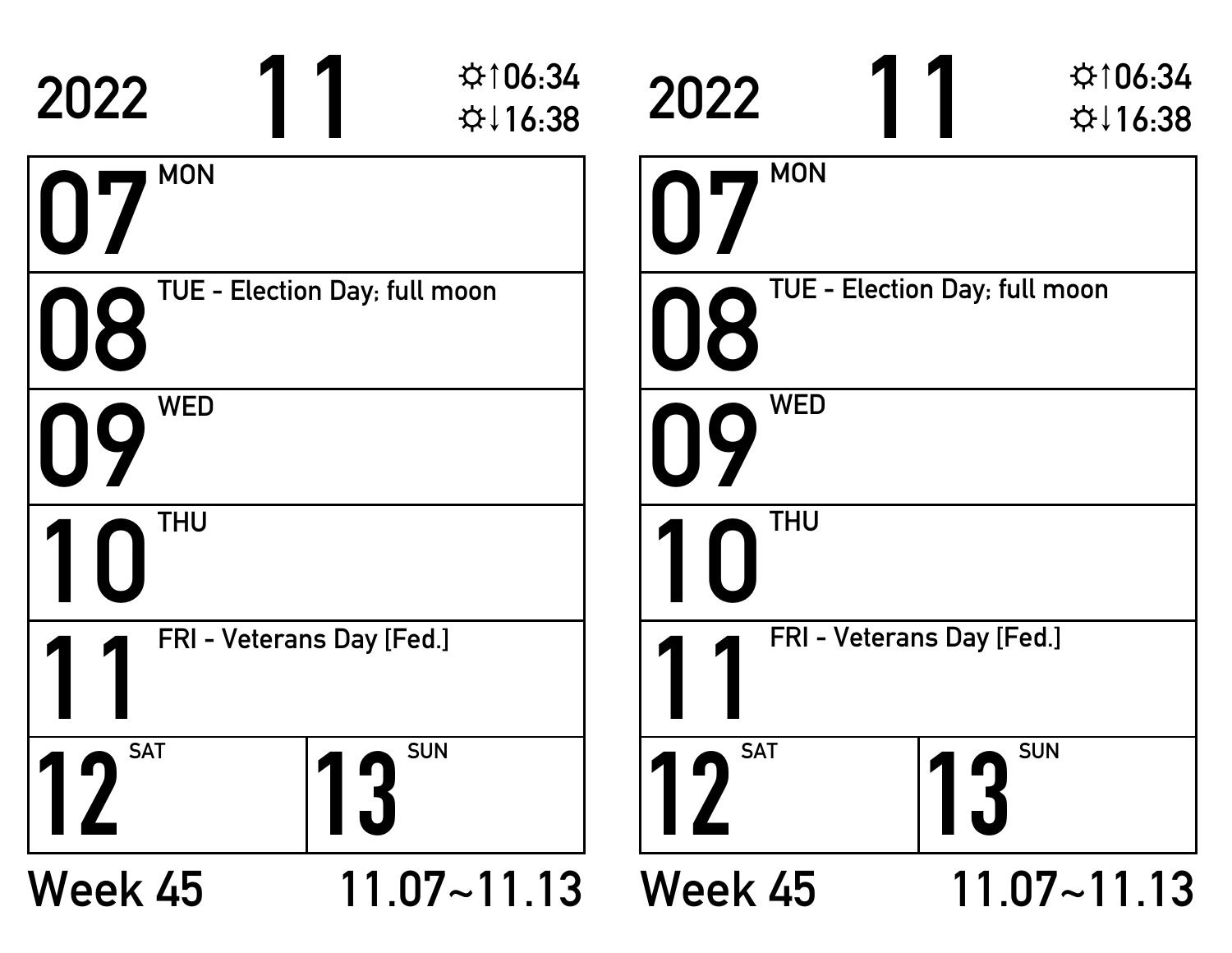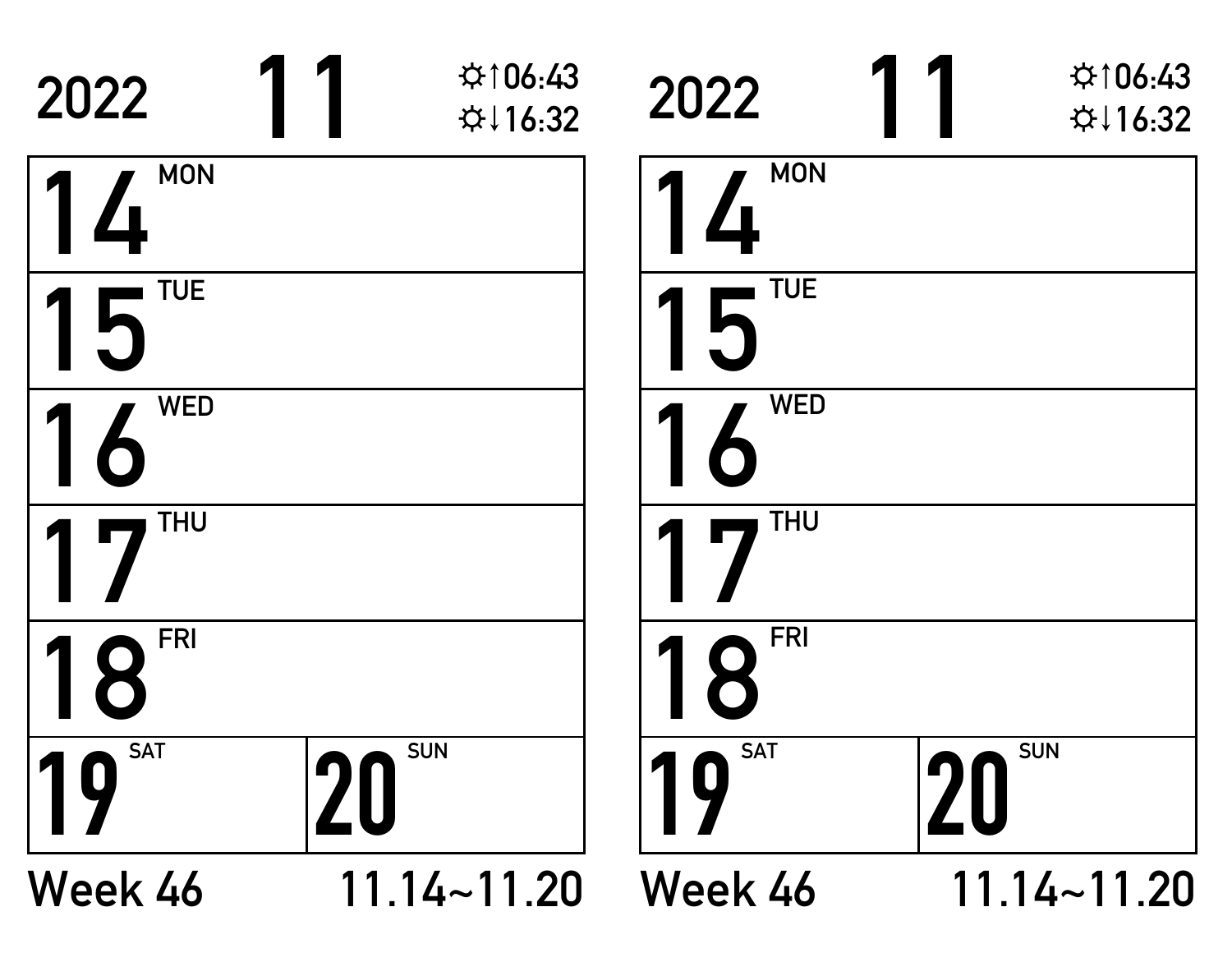| 2022                           | ☆106:51<br>$\uparrow$ 116:28  | 2022           | $\uparrow$ 106:51<br>$\uparrow$ 116:28 |
|--------------------------------|-------------------------------|----------------|----------------------------------------|
| <b>MON</b>                     |                               | <b>MON</b>     |                                        |
| <b>TUE</b>                     |                               | <b>TUE</b>     |                                        |
| <b>WED</b>                     |                               | <b>WED</b>     |                                        |
|                                | THU - Thanksgiving Day [Fed.] |                | THU - Thanksgiving Day [Fed.]          |
| FRI - Black Friday             |                               |                | FRI - Black Friday                     |
| <b>SAT</b><br>$\boldsymbol{2}$ | <b>SUN</b><br>nn              | <b>SAT</b>     | <b>SUN</b><br>nП                       |
| Week 47                        | $11.21 - 11.27$               | <b>Week 47</b> | $11.21 - 11.27$                        |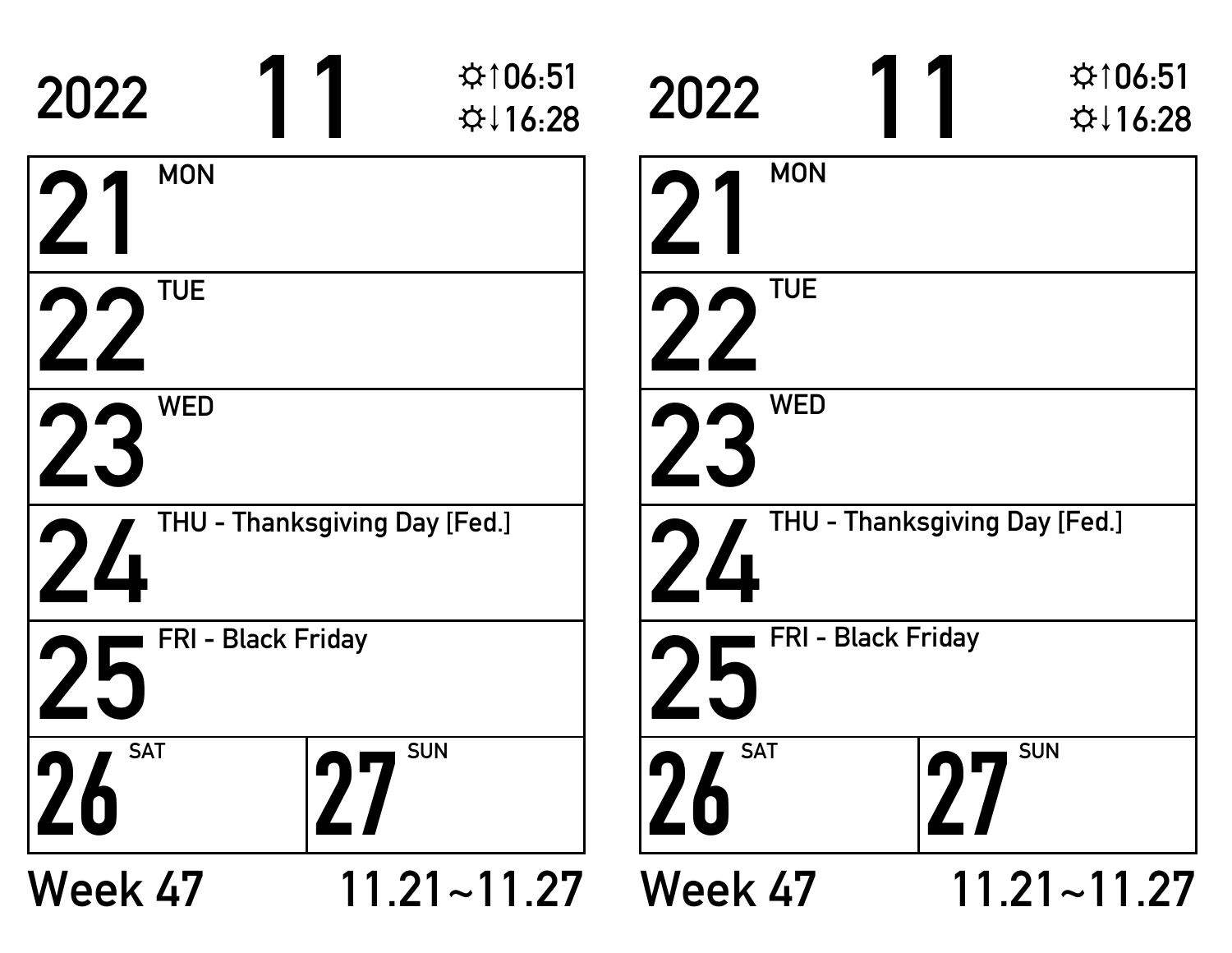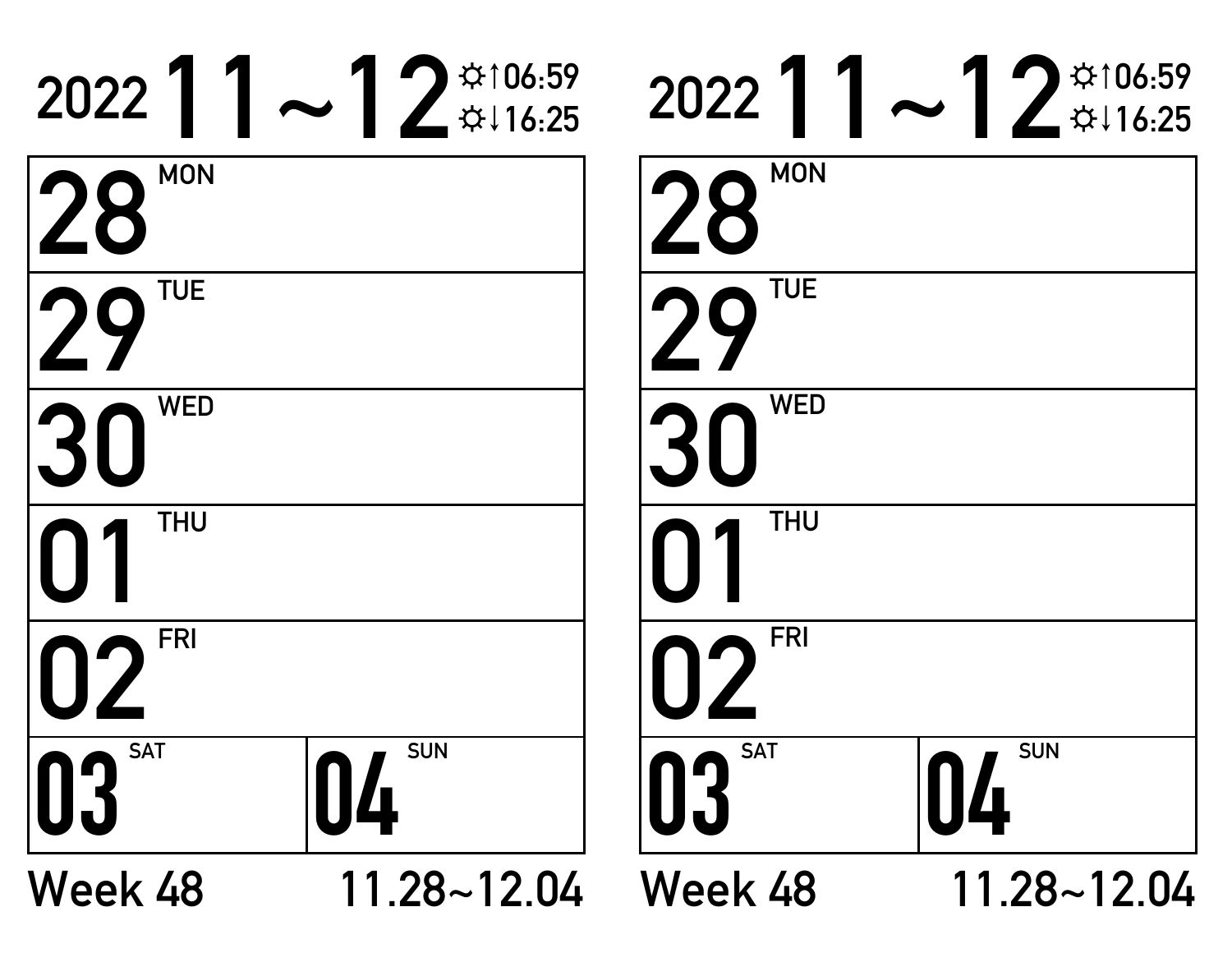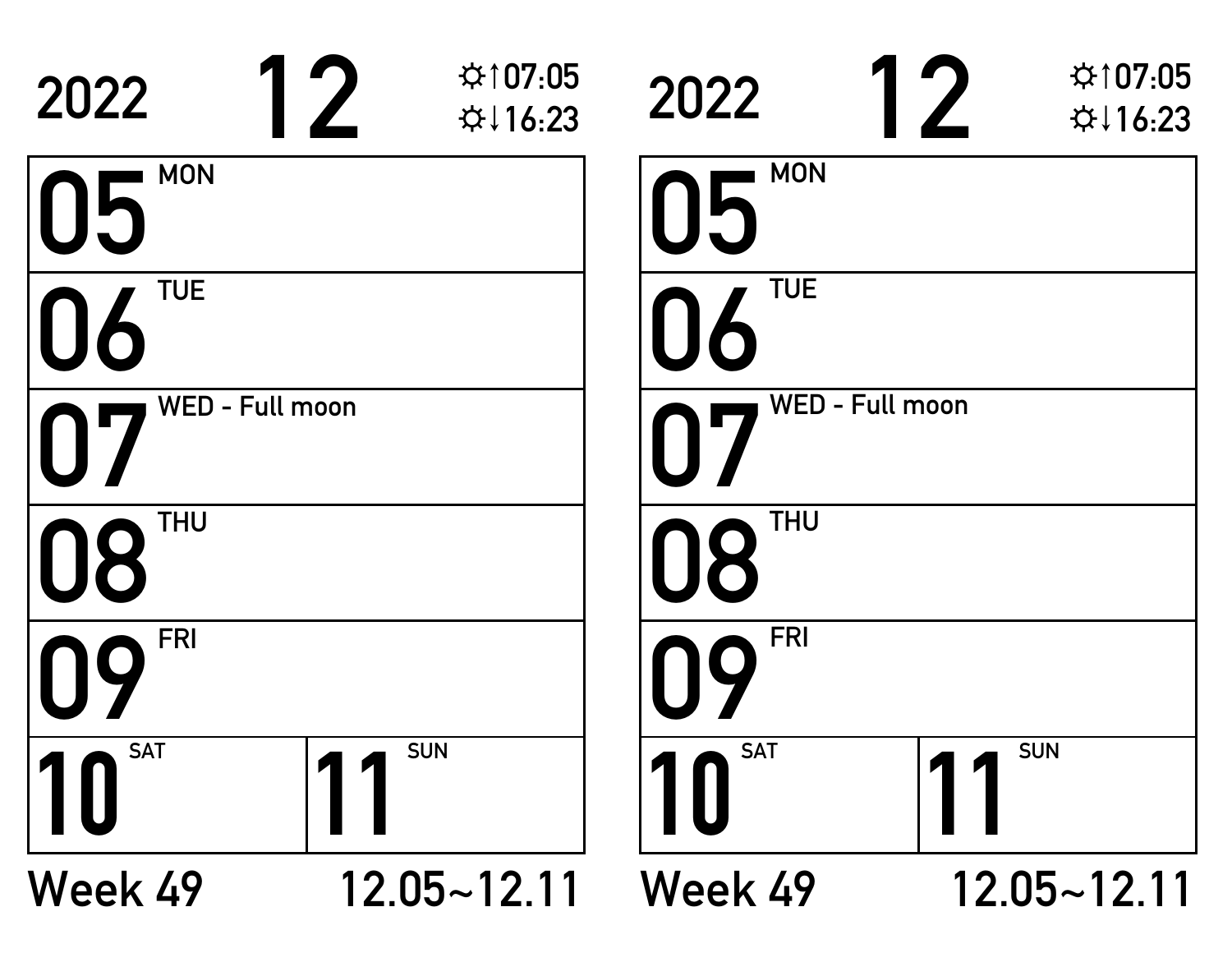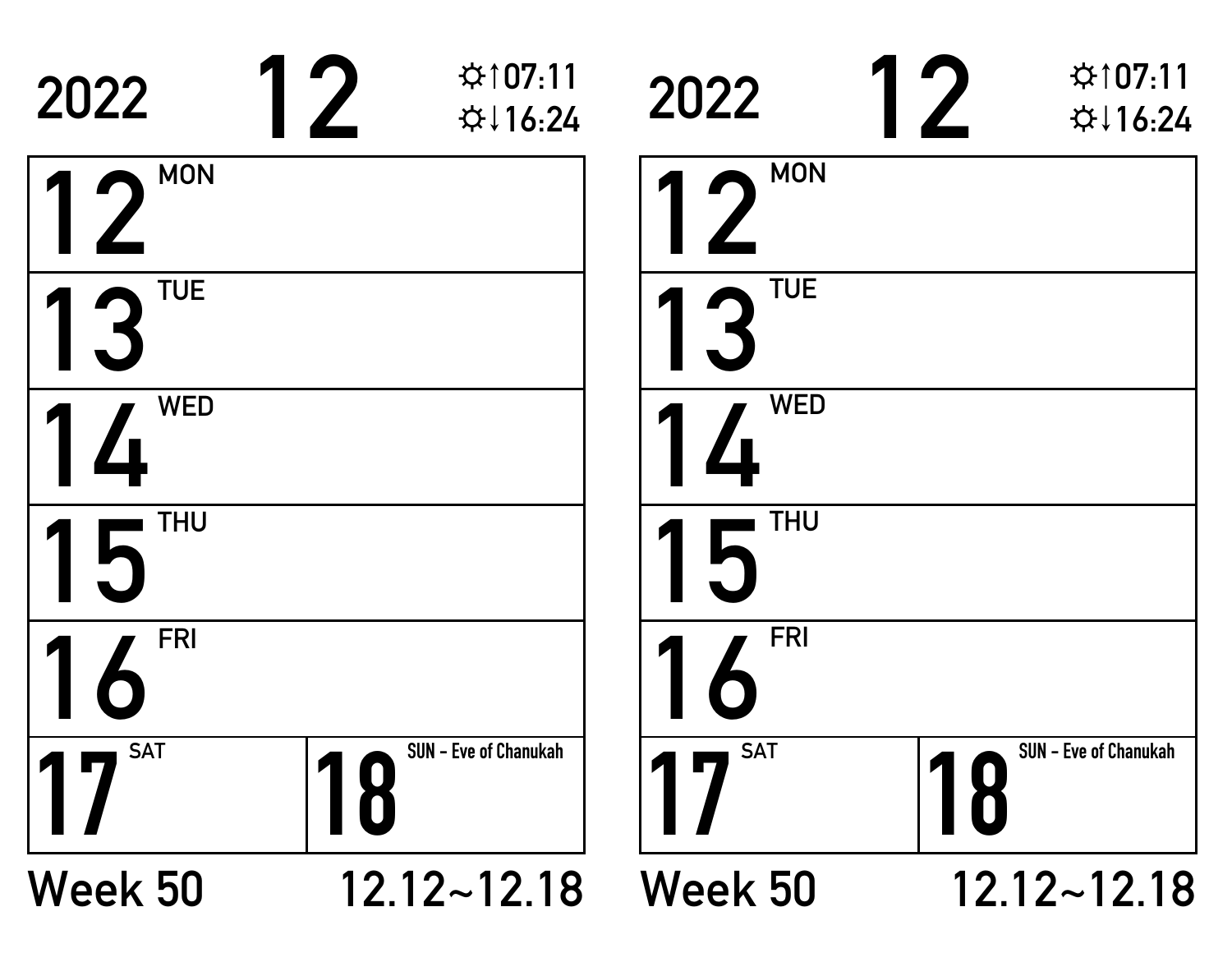| 2022                            | $\uparrow$ 107.15<br>$\uparrow$ 16:27 | 2022                            | $\hat{\varphi}$ 107:15<br>☆↓16:27  |
|---------------------------------|---------------------------------------|---------------------------------|------------------------------------|
|                                 | <b>MON - First day of Chanukah</b>    |                                 | <b>MON</b> - First day of Chanukah |
| <b>TUE</b>                      |                                       | <b>TUE</b>                      |                                    |
| <b>WED - Winter solstice</b>    |                                       |                                 | <b>WED - Winter solstice</b>       |
| <b>THU</b>                      |                                       | <b>THU</b>                      |                                    |
| <b>FRI</b>                      |                                       | <b>FRI</b>                      |                                    |
| <b>SAT - Christmas Eve</b><br>4 | <b>SUN - Christmas Day</b>            | <b>SAT - Christmas Eve</b><br>4 | <b>SUN - Christmas Day</b>         |
| Week 51                         | $12.19 - 12.25$                       | <b>Week 51</b>                  | $12.19 - 12.25$                    |